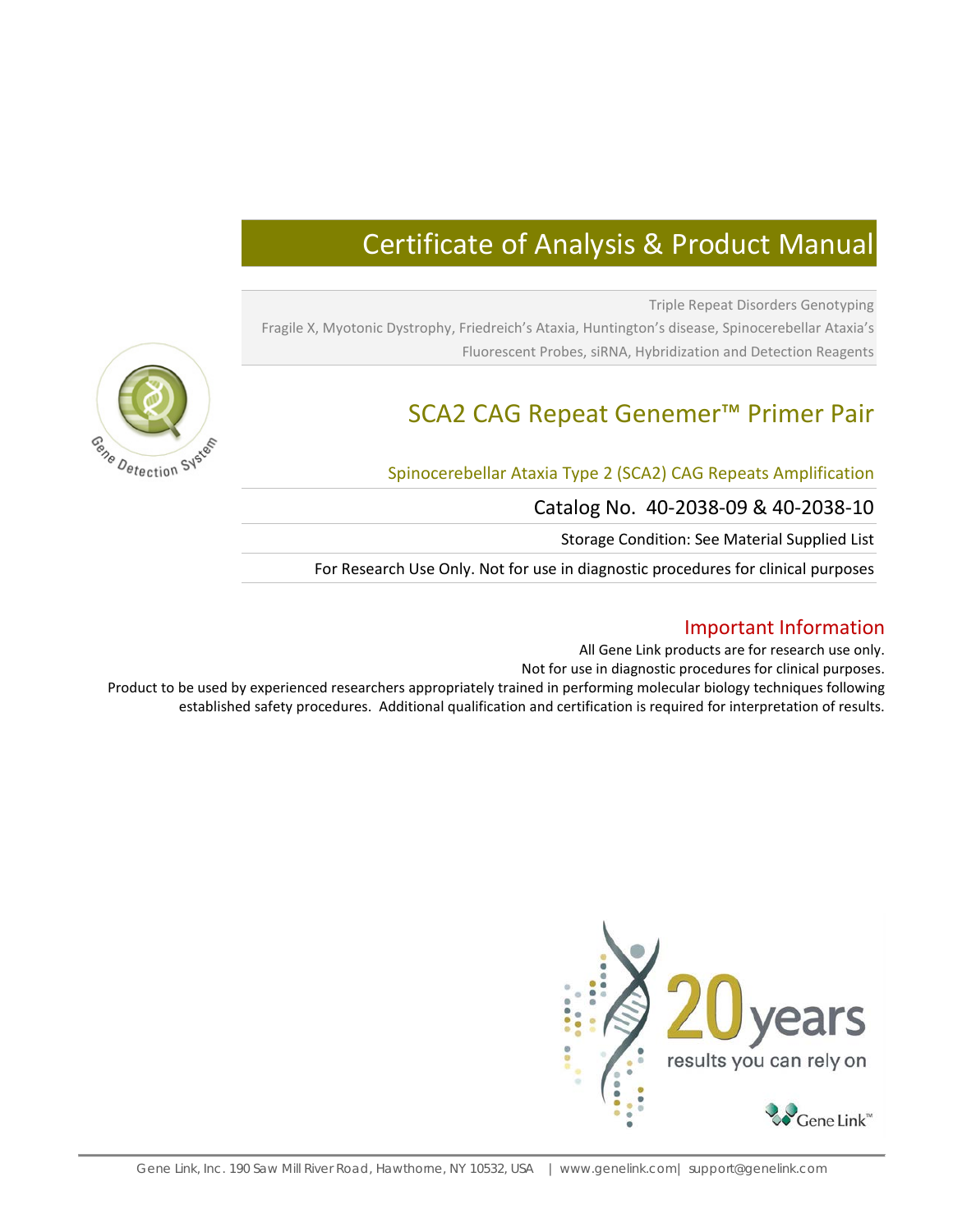# Material Supplied

# SCA2 CAG Repeat Genemer™ Primer Pair

## **Spinocerebellar Ataxia Type 2 (SCA2) CAG Repeat Amplification**

Lyophilized SCA2 primer pair for CAG repeats region amplification spanning the CAG repeats of the *ATXN2* gene.

| <b>Content</b> | <b>Catalog No.</b> | <b>Description</b>                                         | <b>Size</b> |
|----------------|--------------------|------------------------------------------------------------|-------------|
| ┓              | 40-2038-09         | SCA2 CAG Repeat Genemer <sup>™</sup> Primer Pair, 2 nmols  | 2 nmols     |
| ┑              | 40-2038-10         | SCA2 CAG Repeat Genemer <sup>™</sup> Primer Pair, 10 nmols | 10 nmols    |

# Storage Condition

Store at  $-20^{\circ}$ C.

## Important Information

This product contains primer pair for amplification of the SCA2 CAG triple region. Specialized amplification conditions are required to amplify large triple repeat regions. Special amplification conditions and the use of PCR additives are required to amplify large CAG triple repeat region. PCR additives are available for purchase from Gene Link.

This product should be used by researchers who would like to develop their own amplification reaction conditions.

Gene Link has optimized kit for SCA2 CAG triple repeat amplification and detection by conventional agarose or fluorescent methods and Southern blot analysis of large CAG repeats and confirmation of homozygous alleles.

# **Certificate of Analysis & Product Specifications**

The SCA2 Genemer™ supplied has been validated to amplify the CAG triple repeat spanning region *ATXN2* gene.

Appropriate nuclease free handling, dispensing and storage conditions required.

## **Manufacturing lot numbers are stated on the label of each product and accompanying packing slip.**

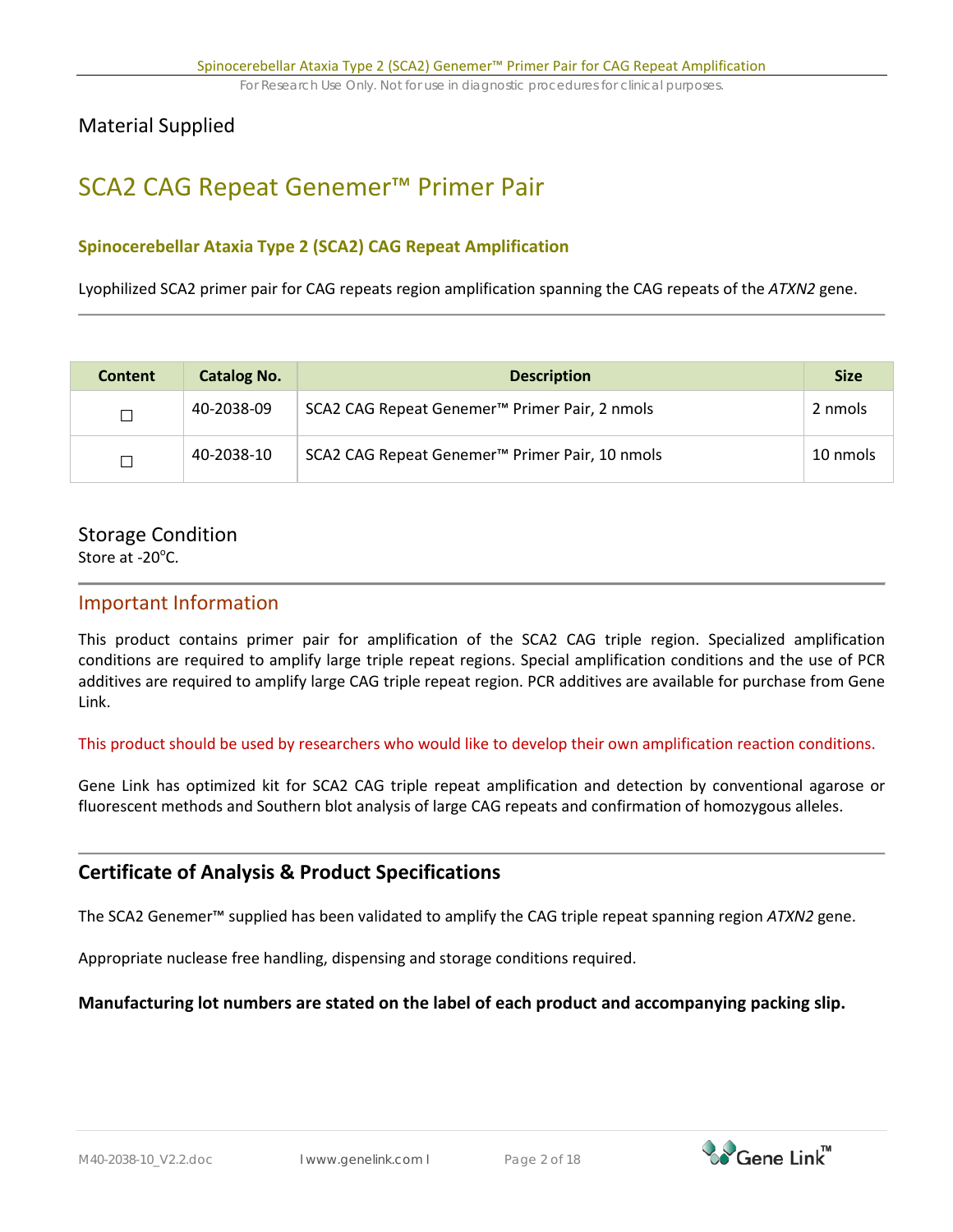# **Genemer™ Kits Product Ordering Information**

Gene Link's Genemer™ kits contain optimized PCR amplification components for convenient agarose or polyacrylamide genotyping of triple repeat disorders and other genetic disorders. These are safe, convenient and sensitive, and afford rapid screening of samples. Kits are available for reliable genotyping of the Fragile X, Huntington's Disease, Myotonic dystrophy and other triple repeat mutation group disorders. Included in these kits are ready-to-run control samples of various repeats of the specific triple repeat disorder.

The Genemer™ kits are simple and robust for routine triple-repeat detection of greater than 100 repeats of all triple repeat disorders listed.

| <b>Product</b>                                                                       | <b>Unit Size</b> | <b>Catalog No.</b> |
|--------------------------------------------------------------------------------------|------------------|--------------------|
| Fragile X Genemer <sup>™</sup> V2 Kit for gel based detection; 100 reactions kit     | 1 kit            | 40-2004-11         |
| FRAXE/FMR2/AFF2 Genemer ™ Kit for gel based detection; 100 reactions kit             | 1 kit            | 40-2054-11         |
| Huntington's Disease Genemer ™ V2 Kit for gel based detection; 100 reactions kit kit | 1 kit            | 40-2025-11         |
| Myotonic Dystrophy Genemer ™ Kit for for gel based detection; 100 reactions kit      | 1 kit            | 40-2026-11         |
| Friedreich's Ataxia Genemer ™ Kit for gel based detection; 100 reactions kit         | 1 kit            | 40-2027-11         |
| SCA2 Genemer ™ V2 Kit for gel based detection; 100 reactions kit                     | 1 kit            | 40-2038-11         |

# **GScan™ Related Product Ordering Information**

Gene Link's GScan™ gene detection products are safe, convenient and sensitive, and afford automated compilation of data. Kits are available for reliable genotyping of the Fragile X, Huntington's Disease, Myotonic dystrophy and other triple repeat mutation group disorders. The kits contain optimized PCR amplification reagents and a wide array of fluorescent-labeled primers for genotyping after PCR using fluorescent genetic analyzer instrument. Included in these kits are ready-to-run control samples of various repeats of the triple repeat disorder kit. These control samples are for calibration with the molecular weight markers for accurate size determination of the amplified fragments.

The GScan™ kits are simple and robust for routine triple-repeat detection of greater than 100 repeats of all triple repeat disorders listed.

| <b>Product</b>                                                                  | <b>Unit Size</b> | <b>Catalog No.</b> |
|---------------------------------------------------------------------------------|------------------|--------------------|
| Fragile X GScan™ V2 Kit for fluorescent detection; 100 reactions kit            | 1 kit            | 40-2004-15FM       |
| Fragile X GScan™ V2 Kit for fluorescent detection; 20 reactions kit             | 1 kit            | 40-2004-15FMS      |
| FRAXE/FMR2/AFF2 GScan™ Kit for fluorescent detection; 100 reactions kit         | 1 kit            | 40-2054-15FM       |
| FRAXE/FMR2/AFF2 GScan™ Kit for fluorescent detection; 20 reactions kit          | 1 kit            | 40-2054-15FMS      |
| Huntington's Disease GScan™ V2 Kit for fluorescent detection; 100 reactions kit | 1 kit            | 40-2025-15FM       |
| Huntington's Disease GScan™ V2 Kit for fluorescent detection; 20 reactions kit  | 1 kit            | 40-2025-15FMS      |
| Myotonic Dystrophy GScan™ Kit for fluorescent detection; 100 reactions kit      | 1 kit            | 40-2026-15FM       |
| Myotonic Dystrophy GScan™ Kit for fluorescent detection; 20 reactions kit       | 1 kit            | 40-2026-15FMS      |
| Friedreich's Ataxia GScan™ Kit for fluorescent detection; 100 reactions kit     | 1 kit            | 40-2027-15FM       |
| Friedreich's Ataxia GScan™ Kit for fluorescent detection; 20 reactions kit      | 1 kit            | 40-2027-15FMS      |
| SCA2 GScan™ V2 Kit for fluorescent detection; 100 reactions kit                 | 1 kit            | 40-2038-15FM       |
| SCA2 GScan™ V2 Kit for fluorescent detection; 20 reactions kit                  | 1 kit            | 40-2038-15FMS      |



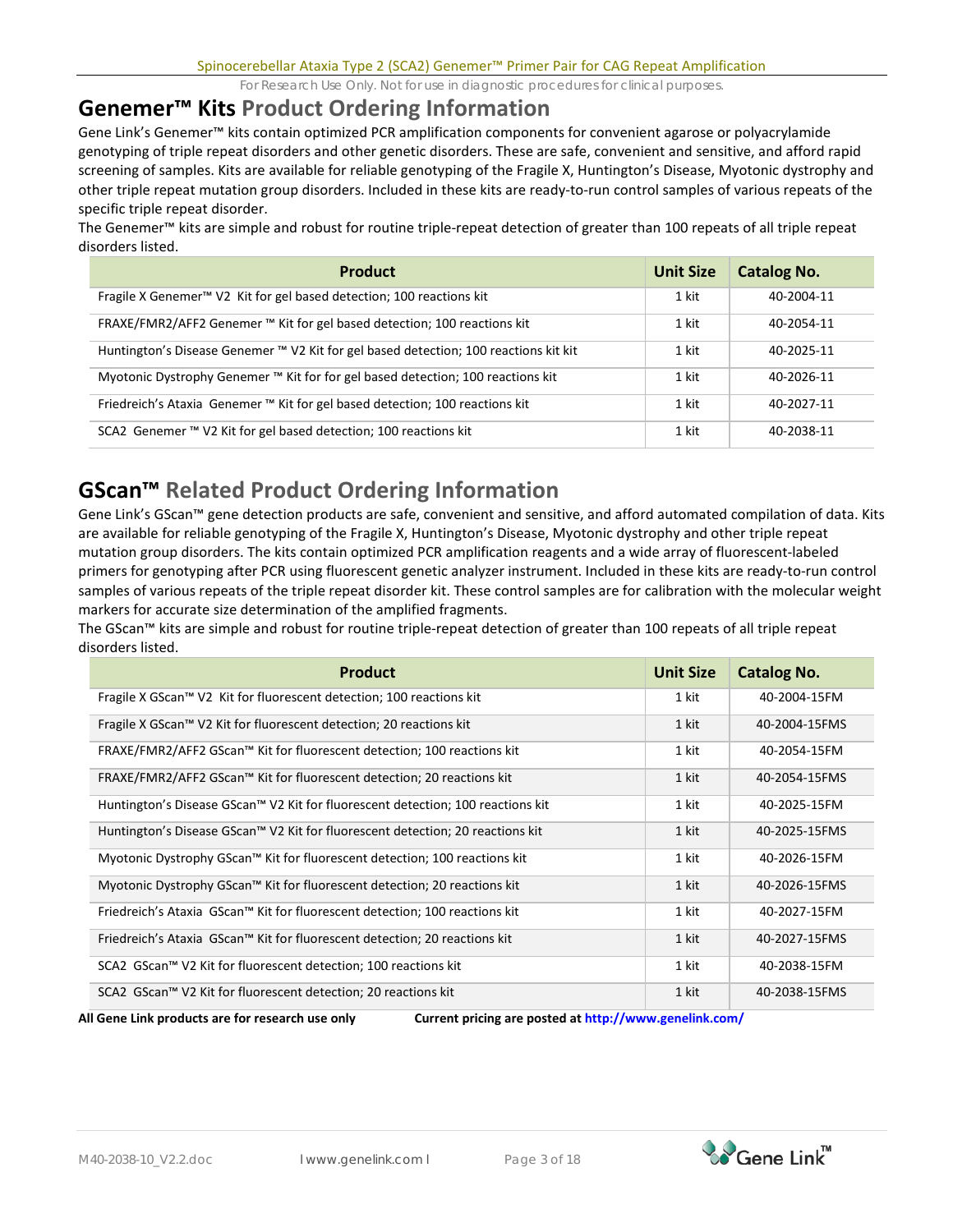# Spinocerebellar Ataxia Type 2 (SCA2) Genotyping

# **Background**

The autosomal dominant cerebellar ataxias (ADCA) are a heterogeneous group of neurodegenerative disorders characterized by progressive degeneration of the cerebellum, brain stem and spinal cord. Spinocerebellar ataxia (SCA) type 2 is characterized by deterioration in balance and coordination, slow saccadic eye movement, and in some individuals opthalmoparesis.

People with this condition initially experience problems with coordination and balance (ataxia). Other early signs and symptoms of SCA2 include speech and swallowing difficulties, rigidity, tremors, and weakness in the muscles that control eye movement (ophthalmoplegia). Eye muscle weakness leads to a decreased ability to make rapid eye movements (saccadic slowing).

Over time, individuals with SCA2 may develop loss of sensation and weakness in the limbs (peripheral neuropathy), muscle wasting (atrophy), uncontrolled muscle tensing (dystonia), and involuntary jerking movements (chorea). Individuals with SCA2 may have problems with short term memory, planning, and problem solving, or experience an overall decline in intellectual function (dementia).

Signs and symptoms of the disorder typically begin in mid-adulthood but can appear anytime from childhood to late adulthood. People with SCA2 usually survive 10 to 20 years after symptoms first appear. SCA2 is inherited in an autosomal dominant manner. Offspring of an affected individual have a 50% chance of inheriting the gene mutation.

Mutations in the *ATXN2* gene cause SCA2. The *ATXN2* gene provides instructions for making a protein called ataxin-2. This protein is found throughout the body, but its function is unknown. Ataxin-2 is found in the fluid inside cells (cytoplasm), where it appears to interact with a cell structure called the endoplasmic reticulum. The endoplasmic reticulum is involved in protein production, processing, and transport. Researchers believe that ataxin-2 may be involved in processing RNA, a chemical cousin of DNA. Ataxin-2 is also thought to play a role in the production of proteins from RNA (translation of DNA's genetic information).

The *ATXN2* gene mutations that cause SCA2 involves a DNA segment known as a CAG trinucleotide repeat. This segment is made up of a series of three DNA building blocks (cytosine, adenine, and guanine) that appear multiple times in a row. Normally, the CAG segment is repeated approximately 22 times within the gene, but it can be repeated up to 31 times without causing any health problems. Individuals with 32 or more CAG repeats in the *ATXN2* gene develop SCA2. People with 32 or 33 repeats tend to first experience signs and symptoms of SCA2 in late adulthood, while people with more than 45 repeats usually have signs and symptoms by their teens.

It is unclear how the abnormally long CAG segment affects the function of the ataxin-2 protein. The abnormal protein apparently leads to cell death, as people with SCA2 show loss of brain cells in different parts of the brain. Over time, the loss of brain cells causes the movement problems characteristic of SCA2.

The mutation in all identified SCA genes is the expansion of an unstable CAG repeat encoding a polyglutamine tract. Similar to other trinucleotide repeat disorders, such as Huntington disease and spinal and bulbar muscular atrophy, the SCAs show anticipation and different degrees of expansion in maternal or paternal transmission. There is a direct correlation between the size of the CAG repeat and the onset and severity of the disease. Affected adult individuals have alleles with 36-64 CAG trinucleotide repeats, while infantile- and juvenile-onset SCA2 is associated with expansions of 130 to more than 200 CAG trinucleotide repeats.

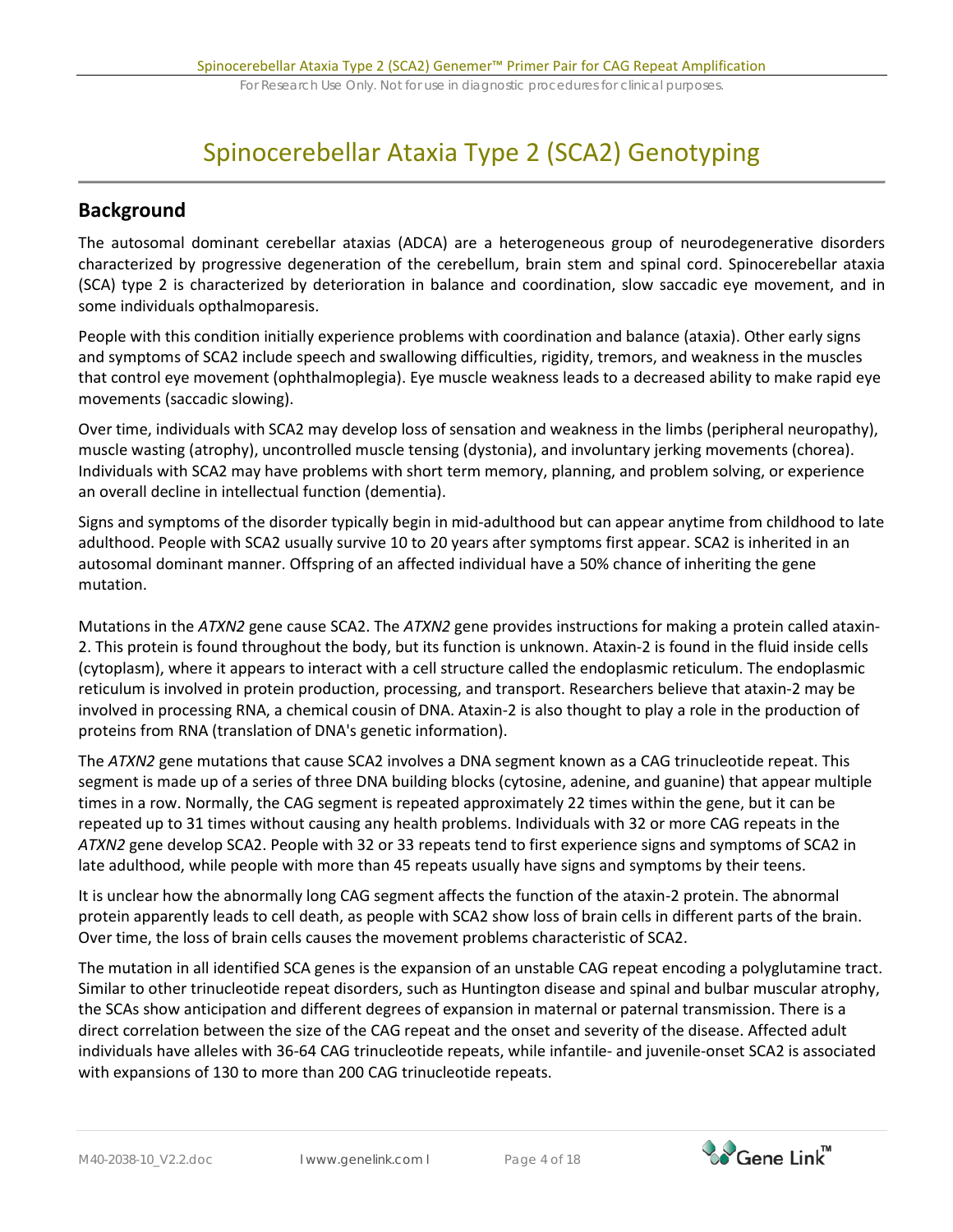The SCA2 locus has been mapped to chromosome 12q24. Several SCA genes have been cloned and shown to contain CAG repeats in their coding regions. Spinocerebellar ataxia (SCA) 1, 2, 3, 4 and 6, are assigned to five different chromosomes.

| Table 1. Trinucleotide Repeats in Human Genetic Disease                                                                     |                     |                           |                                                            |                                      |  |
|-----------------------------------------------------------------------------------------------------------------------------|---------------------|---------------------------|------------------------------------------------------------|--------------------------------------|--|
| <b>Disease</b>                                                                                                              | Repeat <sup>a</sup> | <b>Normal Length</b><br>b | <b>Intermediate Length</b><br>(Premutation) <sup>a,b</sup> | Full Disease Length <sup>b</sup>     |  |
| Fragile XA (FRAXA)                                                                                                          | $(CGG)_n$           | $6 - 52$                  | 59-230                                                     | 230-2,000                            |  |
| Fragile XE (FRAXE)                                                                                                          | (CCG) <sub>n</sub>  | $4 - 39$                  | $? (31-61)$                                                | 200-900                              |  |
| Fragile XF(FRAXF)                                                                                                           | $(CGG)_n$           | $7 - 40$                  | P                                                          | 306-1,008                            |  |
| <b>FRA16A</b>                                                                                                               | (CCG) <sub>n</sub>  | 16-49                     | <sup>?</sup>                                               | 1,000-1,900                          |  |
| Jacobsen Syndrome<br>(FRA11B)                                                                                               | $(CGC)_n$           | 11                        | 80                                                         | 100-1,000                            |  |
| Kennedy Syndrome (SMBA)                                                                                                     | $(CAG)_n$           | 14-32                     | ?                                                          | 40-55                                |  |
| Myotonic Dystrophy (DM)                                                                                                     | (CTG) <sub>n</sub>  | $5 - 37$                  | 50-80                                                      | 80-1,000; congenital,<br>2,000-3,000 |  |
| Huntington disease (HD)                                                                                                     | $(CAG)_n$           | 10-34                     | 36-39                                                      | 40-121                               |  |
| Spinocerebellar ataxia 1<br>(SCA1)                                                                                          | $(CAG)_n$           | $6 - 39$                  | None Reported                                              | 40-81                                |  |
| Spinocerebellar ataxia 2<br>(SCA2)                                                                                          | $(CAG)_n$           | 14-31                     | <b>None Reported</b>                                       | 34-59                                |  |
| Spinocerebellar ataxia 3<br>(SCA3)/Machado Joseph<br>disease (MJD)                                                          | $(CAG)_n$           | 13-44                     | None Reported                                              | 60-84                                |  |
| Spinocerebellar ataxia 6<br>(SCA6)                                                                                          | $(CAG)_n$           | $4 - 18$                  | <b>None Reported</b>                                       | $21 - 28$                            |  |
| Spinocerebellar ataxia 7<br>(SCA7)                                                                                          | $(CAG)_n$           | $7-17$                    | 28-35                                                      | 38-130                               |  |
| Haw River syndrome (HRS;<br>also DRPLA))                                                                                    | $(CAG)_n$           | $7 - 25$                  | ç.                                                         | 49-75                                |  |
| Friedreich ataxia (FRDA)                                                                                                    | $(GAA)_n$           | $6 - 29$                  | $?$ (>34-40)                                               | 200-900                              |  |
| a Typically, repeats tracts contain sequence interruptions. See Pearson and Sinden (1998a) for a discussion of the sequence |                     |                           |                                                            |                                      |  |

interruptions.

 $h$  No. of triplet repeats.

 $_c$  A question mark (?) indicates potential mutagenic intermediate length, and an ellipsis (...) indicates none. Not all diseases are associated with a premutation length repeats tract or premutation disease condition.

### **Molecular Analysis**

*ATXN2* is the only gene known to be associated with SCA2. One hundred percent of individuals affected with SCA2 have a CAG trinucleotide repeat expansion. The presence of one abnormal allele is diagnostic. Normal alleles CAG repeats are below 31. DNA analysis can detect 100% of expanded alleles.

SCA2 genotyping can be done by direct PCR amplification of the CAG trinucleotide repeats region or by southern analysis. In most cases both methods are used to complement the results.

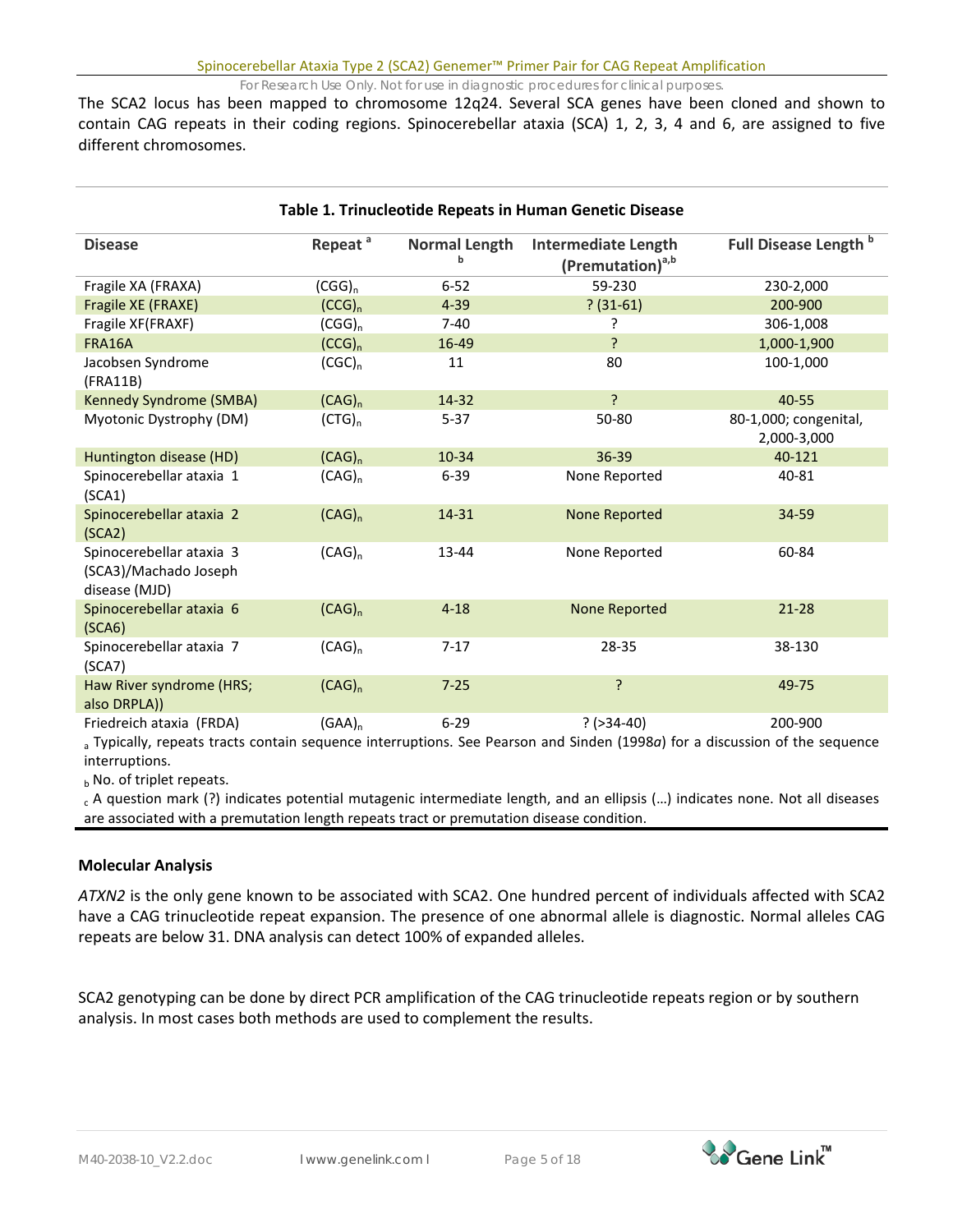Gene Link offers safe and reliable chemiluminescent detection methods as an alternate to radioactive based detection methods. PCR-Prober™, GScan™ and GeneProber™ line of products replaces radioactive based methods. Gene Link's GScan Ver2 kit is for PCR amplification followed by fluorescent detection of the specific triple repeat fragment size and routinely detects greater than 120 CGG repeats.

### **Genemer™ Kit Agarose Gel Analysis**

Optimized Genemer™ kit with components for PCR amplification of up to 130 Fragile X CGG repeats using standard Taq polymerase. Amplified samples are resolved by agarose gel electrophoresis. This Genemer™ method or GScan™ fluorescent detection is recommended for initial screening of all samples.

## **GScan™ Kit**

Optimized GScan™ kit with components for PCR amplification of up to 130 Fragile X CGG repeats using standard Taq polymerase. Amplified samples are resolved by genetic analyzers capable of fluorescent detection or agarose gel electrophoresis. This Genemer™ Kit or GScan™ kit for fluorescent detection is recommended for initial screening of all samples.

### **GeneProber™ Probes for Southern Blot Analysis**

Digoxigenin labelled probes for chemiluminescent Southern blot detection method or unlabeled probe for end user to perform radioactive label. Gene Link offers safe and reliable chemiluminescent detection methods as an alternate to radioactive based detection methods.

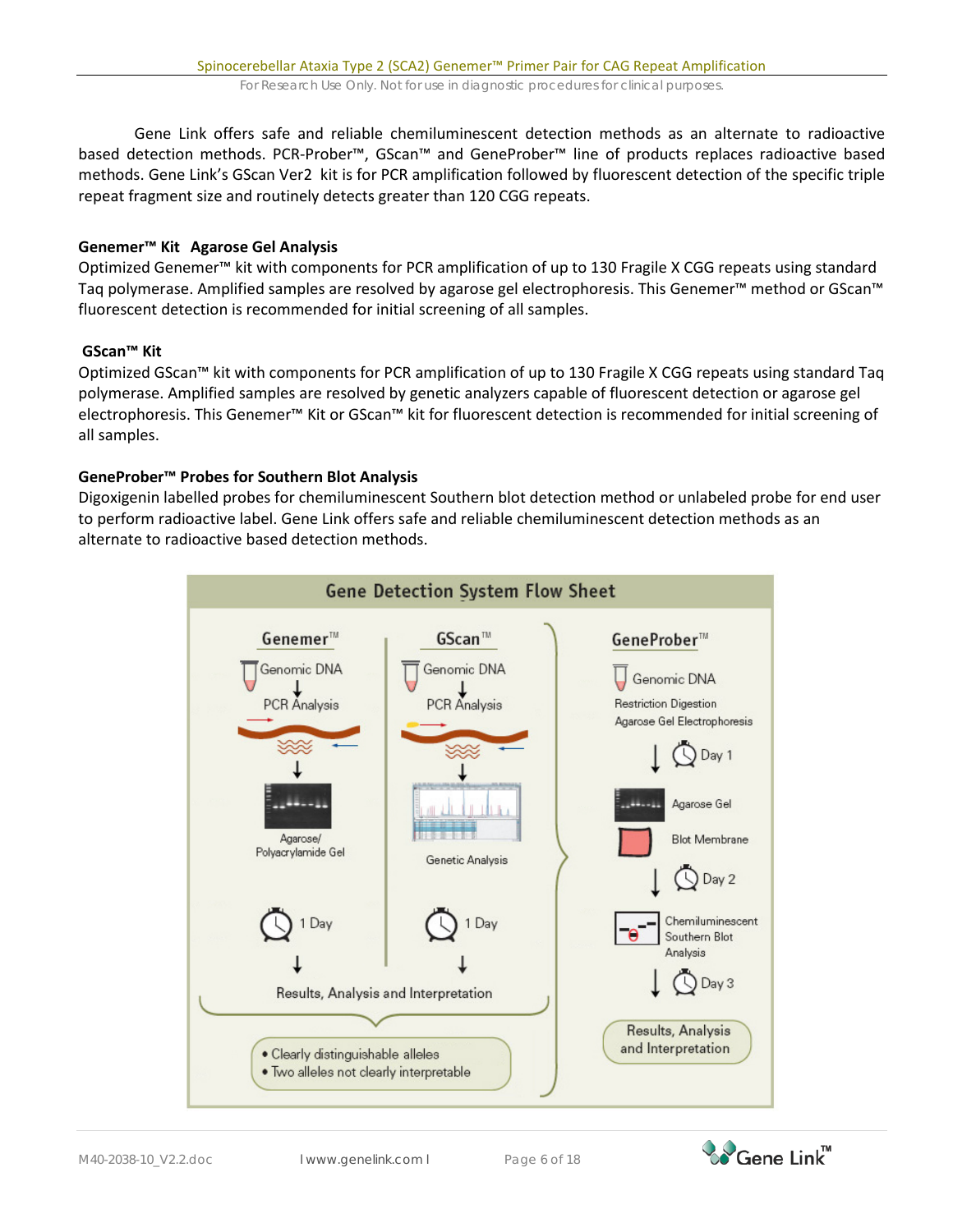# **Material Supplied/Procedure**

## Important Information

This product contains primer pair for amplification of the SCA2 CAG triple region in the *ATXN2* gene. Specialized amplification conditions are required to amplify large triple repeat regions.

This product should be used by researchers who would like to develop their own amplification reaction conditions. Optimized SCA2 CAG repeats amplification kits are available as listed below

- 1. SCA2 Genemer™ Kit for gel based detection system. Catalog Number: 40-2038-11
- 2. SCA2 GScan™ Kit for fluorescent genetic analyzer detection systems. Catalog Number: 40-2038-15

The primer pair contains specially designed modified bases in the sequence that enhances duplex stability and amplification. Special amplification conditions and the use of PCR additives are required to amplify the CAG triple repeat region. PCR additives are available for purchase from Gene Link.

**Material Supplied:** One tube containing 2 nmol or 10 nmol lyophilized primers pair.

#### **Reconstitution**

1. **Stock Primer solution 100** µ**M, i.e.100 pmole/**µ**L**: Reconstitute in sterile pH 7.0 water or TE pH7.5. Add 20µL to 2 nmol supplied Genemer™ or 100 µL to the 10 nmol supplied Genemer™ tube containing the primers.

2. **Primer Mix**: Prepare a 10 µM (10 pmole/µL) Primer Mix solution. Example: Transfer 10µL of stock primer solution to a new tube. Add 90 µL sterile water to this tube. Label this tube as **Primer Mix 10** µ**M.**

### **PCR Amplification Condition**

The following final PCR reaction conditions have been tested and recommended. PCR additives are available for purchase from Gene Link.

- 10 mM Tris-HCl pH 8.3, 1.5 mM MgCl<sub>2</sub>, 50 mM KCl, 1.5 M Betaine, 16 mM TMAC (Tetra methyl ammonium chloride), 0.2 mM dNTP and 0.5 µM Primers.

**PCR Thermal Cycler Files: Program the following PCR thermal cycler files** 

| <b>SCA2 CAG Amplification File</b> |                                    |                      |  |  |
|------------------------------------|------------------------------------|----------------------|--|--|
| <b>Step</b>                        | <b>Time and Temperature</b>        | Cycles               |  |  |
| Initial Denaturation               | 5 minutes at 95°C                  | 1                    |  |  |
| Denaturation                       | 30 seconds at $94^{\circ}$ C       |                      |  |  |
| Annealing                          | 30 seconds at $62^{\circ}$ C       | 30                   |  |  |
| Extension*                         | 60 seconds at $72^{\circ}$ C       |                      |  |  |
| Fillup                             | 7 minutes at 72°C                  | 1                    |  |  |
| Hold                               | Hold for infinity at $4^{\circ}$ C | Hold for<br>infinity |  |  |

### **Analysis**

PCR products can be analyzed by 2.5% agarose gel electrophoresis or by 10% polyacrylamide gel electrophoresis.

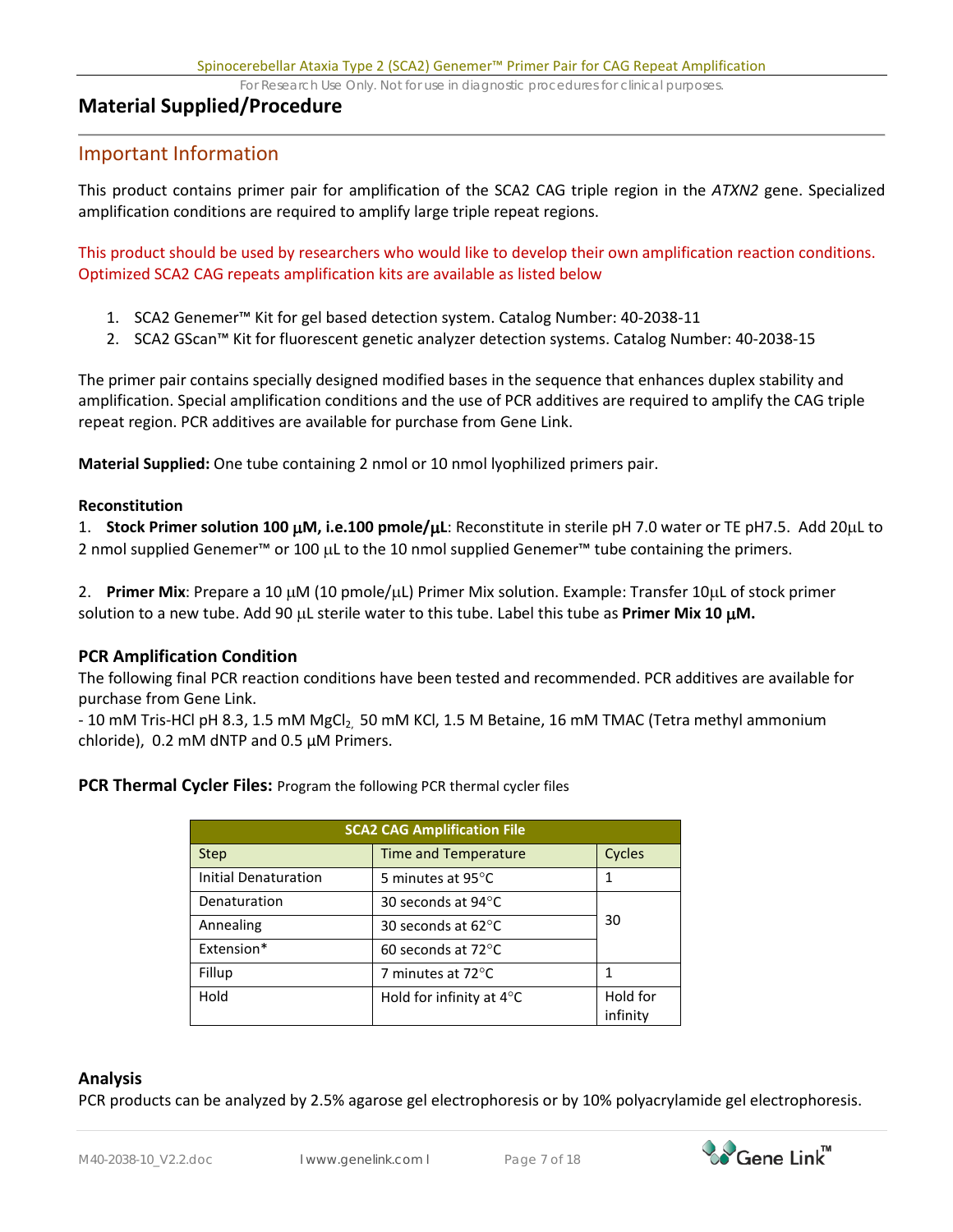# **SCA2 Genotyping Results and Interpretation**

| <b>SCA Type</b>                                                  | Normal Repeats | <b>Intermediate Length</b> | <b>Full Disease Length</b> |
|------------------------------------------------------------------|----------------|----------------------------|----------------------------|
| Spinocerebellar ataxia 1 (SCA1)                                  | $6 - 39$       | None Reported              | 40-81                      |
| Spinocerebellar ataxia 2 (SCA2)                                  | $14 - 31$      | None Reported              | 34-59                      |
| Spinocerebellar ataxia 3 (SCA3)/ Machado<br>Joseph disease (MJD) | $13 - 40$      | None Reported              | 60-84                      |
| Spinocerebellar ataxia 6 (SCA6)                                  | $4 - 20$       | None Reported              | $21 - 28$                  |
| Spinocerebellar ataxia 7 (SCA7)                                  | 7-19           | 28-35                      | 38-220                     |



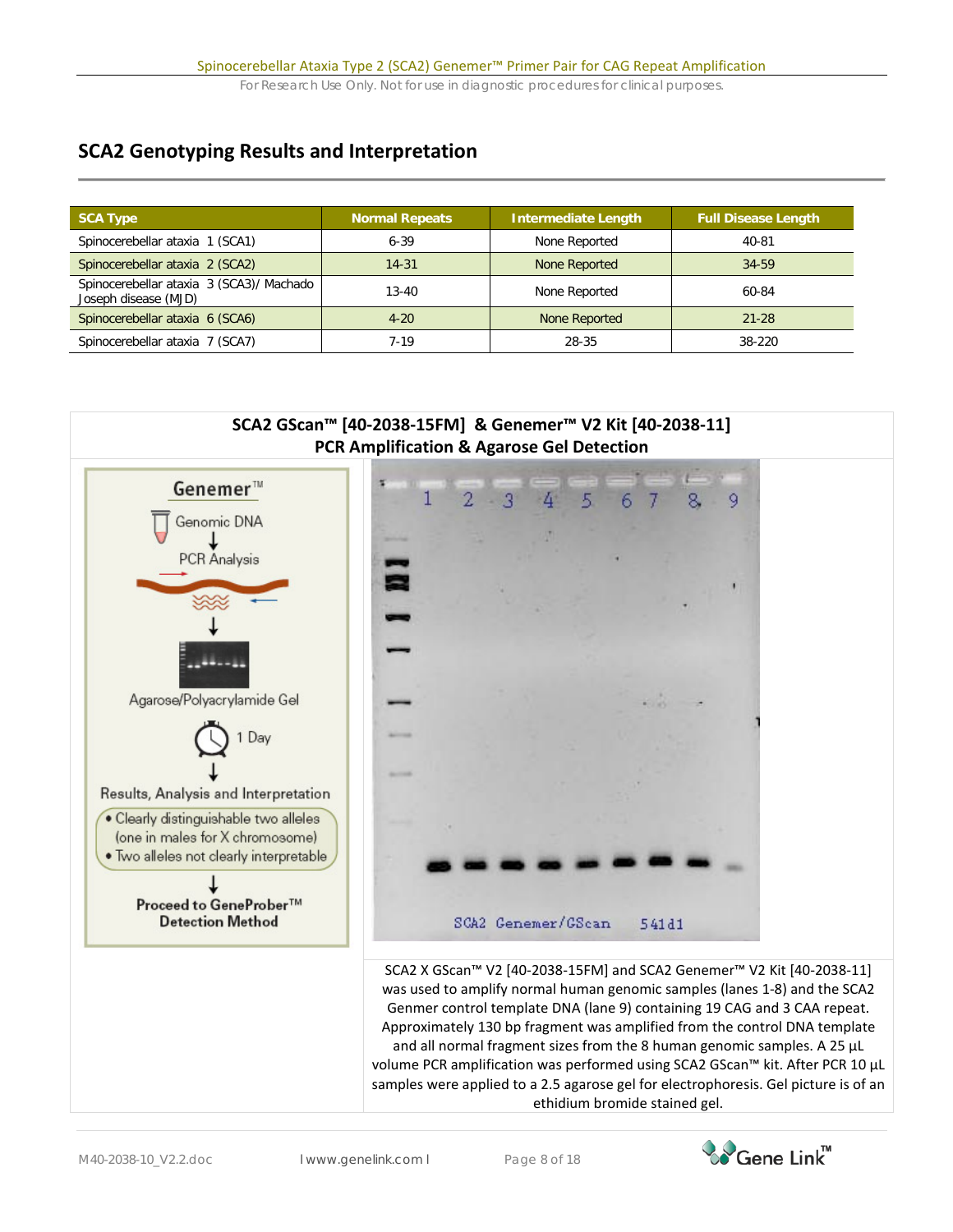## Appendix: **Protocols**

## **Genomic DNA Purification**

**Genomic DNA is usually extracted from blood. A simple procedure is given below that purifies ~10 µg DNA from 300 µl blood using a 30 minute procedure.** 

#### **Omni-Pure Genomic DNA Purification System Catalog Number: 40-4010-01**

#### **A. Initial Preparation**

1. Label two sets of 1.5 ml tubes per sample.

- 2. Add 900 µl GD-1 solution (RBC Lysis Solution) to one tube for each sample.
- 3. Add 300 µl Isopropanol (2-propanol) to one tube for each sample. Cap the tubes.

#### **B. Cell Lysis**

1. To the tube containing 900 µl GD-1 solution (RBC Lysis Solution) using a filter tip pipet transfer 300 µl whole blood. Cap and gently mix by inversion. Incubate for 1-3 minutes at room temperature. Mix by inversion a few times during this incubation period. Incubate longer for fresh blood cells as they are intact and not lysed already.

2. Centrifuge at 3 K rpm for 20 seconds to pellet the white blood cells. A reddish white pellet should be clearly visible. Decant and discard supernatant leaving behind the last few droplets. Do not totally remove the supernatant.

3. Completely resuspend the white blood cell pellet by vigorously vortexing the tube. Ensure that the pellet is completely resuspended.

4. To the resuspended cells add 300 µl GD-2 solution (Cell Lysis Solution). Mix by gentle vortexing. You will notice release of DNA by the thickening of the liquid in the sample. Samples may be stored at this stage for processing later. It has been shown that the samples are stable in Cell Lysis Solution for at least 2 years at room temperature.

#### **C. Protein Precipitation**

1. Add 100 µl GD-3 solution (Protein Precipitation Solution) to the sample in cell lysis solution.

2. Vortex vigorously for 20 seconds. Small particles of brown color will appear and be visible at this stage.

3. Centrifuge at 5 K rpm for 1 minute to pellet the precipitated proteins. A clearly visible brown pellet containing proteins should be collected at the bottom of the tube.

#### **D. DNA Precipitation**

1. Decant the supernatant containing the DNA to a new appropriately labeled tube (see initial preparation above) containing 300 µl 100% Isopropanol (2-propanol).

2. Mix the sample by inversion until a visible white floating DNA strand-particle is identified. Mixing by inversion 30-40 is usually sufficient.

3. Centrifuge at 6 K rpm for 1 minute to collect the DNA as a pellet. A white DNA pellet should be clearly visible.

4. Decant supernatant and place tube inverted on a clean Kimwipe™ tissue paper to drain the remaining supernatant.

5. To remove residual salts, add 300 µl of 70% ethanol. Vortex gently.

6. Centrifuge at 6 K rpm for 1 minute to collect the DNA as a pellet. Gently take out the tubes so that the pellet is not dislodged. While holding the tube, rotate tube so that you can watch the pellet. Now carefully decant the ethanol, keeping an eye on the pellet so that it does not flow away.

7. Place tube inverted on a clean Kimwipe™ tissue paper to drain the remaining ethanol.

#### 8. Air dry the DNA pellet. Do not use vacuum.

#### **E. DNA Reconstitution & Use**

1. Add 100 µl of GD-4 solution (DNA Reconstitution Solution). Vortex gently. Incubate at 60°C for 5 minutes to facilitate dissolution or keep overnight at room temperature.

- 2. Store DNA at 4 °C. For long-term storage, place sample at –20 °C or –80 °C.
- 3. Average yield of 10  $\mu$ g is expected from 300  $\mu$ l blood DNA. The range is between 5  $\mu$ g to 15  $\mu$ g.
- 4. The 100 µl of purified DNA obtained will have an average concentration of  $\sim$  100 ng/µl.
- 5. For PCR amplification use 1-2 µl.
- 6. Use 100 µl for restriction digestion followed by Southern blot analysis.

7. It is convenient to perform multiple 300 µl blood DNA purification instead of scaling up the procedure.

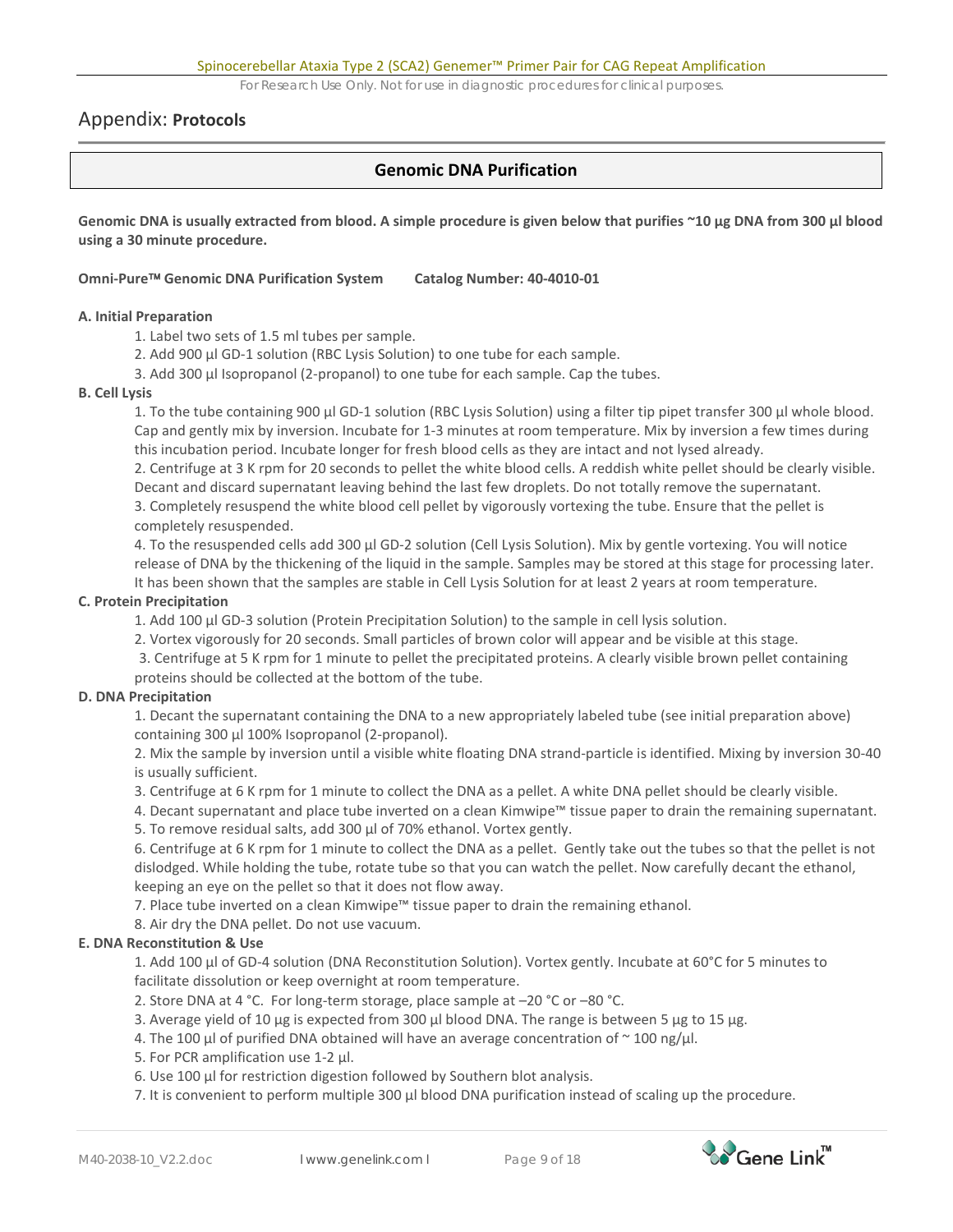### **PCR Enhancers & Additives**

DNA polymerases need to elongate rapidly and accurately to function effectively *in vivo* and *in vitro*, yet certain DNA regions appear to interfere with their progress. One common problem is pause sites, at which DNA polymerase molecules cease elongation for varying lengths of time. Many strong DNA polymerase pauses are at the beginnings of regions of strong secondary structure such as template hairpins (1). Taq polymerase used in PCR suffers the same fate and GC-rich DNA sequences often require laborious work to optimize the amplification assay. The GC-rich sequences possess high thermal and structural stability, presumably because the high duplex melting temperature that permits stable secondary structures to form, thus preventing completion of a faithful replication (2).

Nucleotide analog 7-deaza dGTP is effective in reducing the secondary structure associated with GC rich region by reducing the duplex stability (4). Betaine, DMSO and formamide reduces the Tm and the complex secondary structure, thus the duplex stability (1-5). Tetramethyl ammonium chloride (TMAC) actually increases the specificity of hybridization and increases the Tm. The use of TMAC is recommended in PCR conditions using degenerate primers.

These PCR additives and enhancing agents have been used to increase the yield, specificity and consistency of PCR reactions. These additives may have beneficial effects on some amplification and it is impossible to predict which agents will be useful in a particular context and therefore they must be empirically tested for each combination of template and primers.

| <b>PCR Additives</b>                                                               |                                                                                                                                                               |                                                                                                                                                                                                                                                                                                                                                                                                   |  |  |  |
|------------------------------------------------------------------------------------|---------------------------------------------------------------------------------------------------------------------------------------------------------------|---------------------------------------------------------------------------------------------------------------------------------------------------------------------------------------------------------------------------------------------------------------------------------------------------------------------------------------------------------------------------------------------------|--|--|--|
| <b>Additive</b>                                                                    | <b>Purpose &amp; Function</b>                                                                                                                                 | Concentration                                                                                                                                                                                                                                                                                                                                                                                     |  |  |  |
| 7-deaza-2'-deoxyguanosine;<br>7-deaza dGTP                                         | GC rich region amplification. Reduce the<br>stability of duplex DNA                                                                                           | Totally replace dGTP with 7-deaza dGTP; or<br>use 7-deaza dGTP: dGTP at 3:1                                                                                                                                                                                                                                                                                                                       |  |  |  |
| <b>Betaine</b><br>(N,N,N-trimethylglycine<br>[carboxymethyl]trimethylamm<br>onium) | Reduces Tm facilitating GC rich region<br>amplification. Reduces duplex stability                                                                             | Use 3.5M to 0.1M betaine. Be sure to use<br>Betaine or Betaine (mono)hydrate and not<br>Betaine HCl.                                                                                                                                                                                                                                                                                              |  |  |  |
| <b>BSA</b><br>(bovine serum albumin)                                               | BSA has proven particularly useful when<br>attempting to amplify ancient DNA or<br>templates, which contain PCR inhibitors<br>such as melanin.                | BSA concentration of 0.01 $\mu$ g/ $\mu$ l to 0.1 $\mu$ g/ $\mu$ l<br>can be used.                                                                                                                                                                                                                                                                                                                |  |  |  |
| <b>DMSO</b><br>(dimethyl sulfoxide)                                                | DMSO is thought to reduce secondary<br>structure and is particularly useful for GC<br>rich templates.                                                         | DMSO at 2-10% may be necessary for<br>amplification of some templates; however<br>10% DMSO can reduce Taq polymerase<br>activity by up to 50% so it should not be used<br>routinely.                                                                                                                                                                                                              |  |  |  |
| Formamide                                                                          | Reduces secondary structure and is<br>particularly useful for GC rich templates.                                                                              | Formamide is generally used at 1-5%. Do not<br>exceed 10%.                                                                                                                                                                                                                                                                                                                                        |  |  |  |
| Non-ionic detergents<br>e.g. Triton X-100, Tween 20 or<br>Nonidet P-40 (NP-40)     | Non-ionic detergents stabilize Taq<br>polymerase and may also suppress the<br>formation of secondary structure.                                               | 0.1-1% Triton X-100, Tween 20 or NP-40 may<br>increase yield but may also increase non-<br>specific amplification. As little as 0.01% SDS<br>contamination of the template DNA (left-over<br>from the extraction procedure) can inhibit<br>PCR by reducing Taq polymerase activity to as<br>low as 10%, however, inclusion of 0.5%<br>Tween-20 or -40 will effectively neutralize<br>this effect. |  |  |  |
| <b>TMAC</b><br>(tetramethylammonium<br>chloride)                                   | TMAC is used to reduce potential DNA-<br>RNA mismatch and improve the<br>stringency of hybridization reactions. It<br>increases Tm and minimizes mis-pairing. | TMAC is generally used at a final<br>concentration of 15-100 mM to eliminate<br>non-specific priming.                                                                                                                                                                                                                                                                                             |  |  |  |

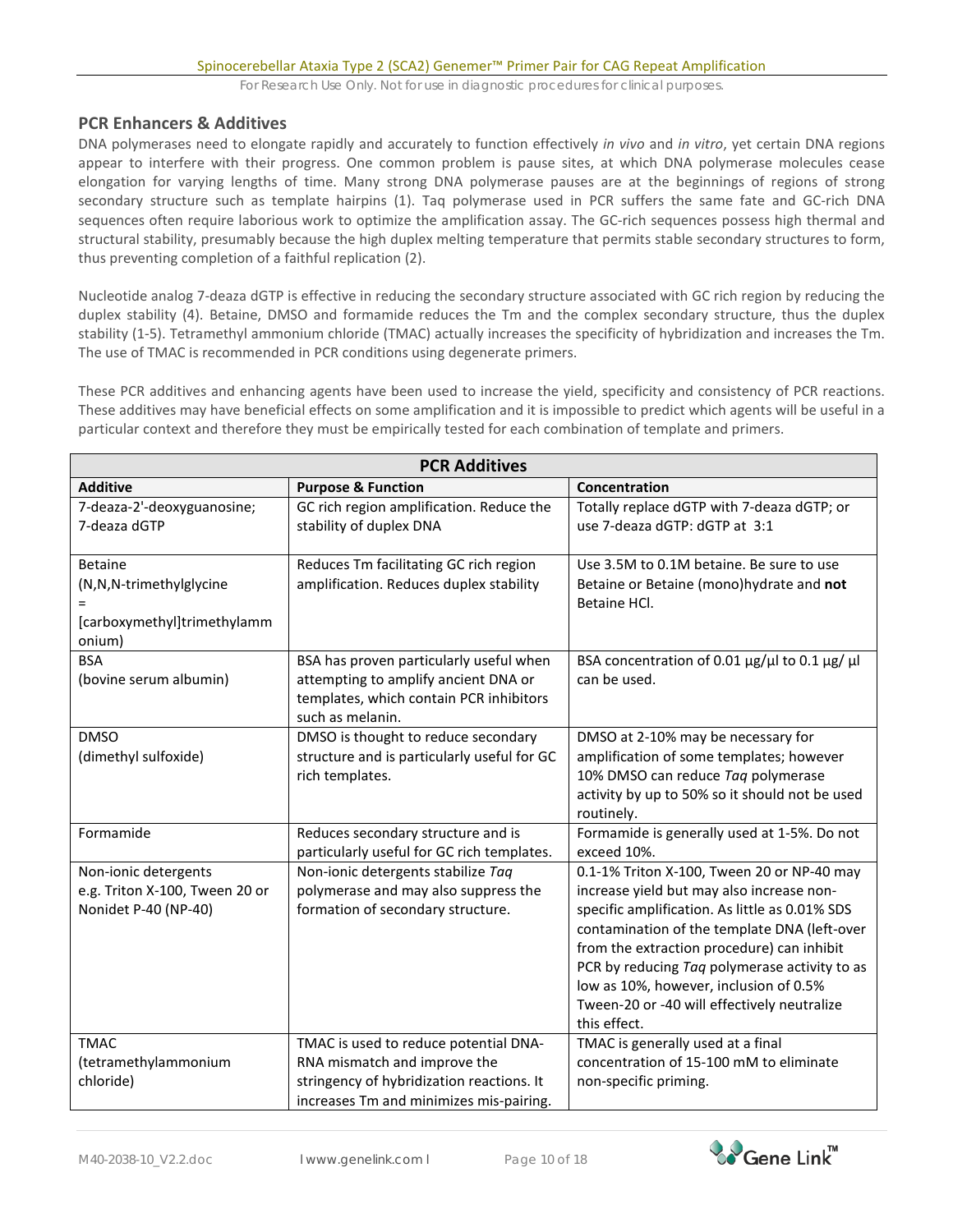## **Purification of PCR Product**

Various purification methods are available for the purification of PCR products. The selection of a particular method over another is based on the downstream application and the initial robustness of the amplification. Usually no further purification is required for most cloning experiments if a single fragment is amplified, whereas for sequencing applications the amplified product should be purified from the primers and any other minor amplification products.

**For fragment analysis of PCR products the preferred method of purification to eliminate primers, primer dimers and salts is the Omni-Clean Purification System available from Gene Link. Catalog No. 40-4130-10 for bead based system; 40-4140-10 for spin column based system. Gene Link recommends the beads system as recovery of the amplified PCR product is critical. Please refer to product insert for detailed protocol or visit [www.genelink.com](http://www.genelink.com/)** 

- A. **Purification of DNA from solution using glass beads. Provides removal of salts, primers and dNTP.** 
	- [Omni-Clean<sup>™</sup> DNA Beads Concentration System; Catalog No. 40-4130-10]

#### **Protocol**

- 1. Determine volume of DNA solution and add 2 volumes of OCC-2 solution and mix by vortexing.
- 2. Add 1 μl of glass bead suspension per μg of DNA and mix by vortexing.
- 3. Centrifuge at 4K rpm for 20 seconds to pellet glass bead/DNA complex. Discard all traces of supernatant.
- 4. Re-suspend pellet in 400 µl Omni-Clean™ G3 wash buffer.
- 5. Centrifuge at 4K rpm for 20 seconds and discard wash buffer.
- 6. Pipet out any remaining buffer in the tube.
- 7. Repeat steps 4-6 twice.
- 8. Add 20 µl water or TE; re-suspend pellet by vortexing and centrifuge at 4K rpm for 20 seconds.
- 9. The supernatant contains the purified DNA. Using a pipet, collect the supernatant and transfer to a new appropriately labeled tube.
- B. **Purification of DNA from solution using spin column. Provides removal of salts, primers and dNTP.**

[Omni-Clean<sup>™</sup> DNA Spin Column Concentration System; Catalog No. 40-4140-10]

#### **Protocol**

- 1. Determine volume of DNA solution and add 2 volumes of OCC-2 solution and mix by vortexing.
- 2. Add the above solution to the spin column assembled on a collection tube.
- 3. Let the solution flow by gravity or centrifuge at 2K rpm for 20 seconds. Discard flow through collected in the collection tube.
- 4. Add 400 µl Omni-Clean™ G3 wash buffer to the spin column. Centrifuge at 2K rpm for 2 minutes and discard wash buffer collected in the collection tube.
- 5. Replace the collection tube with a new appropriately labeled 1.5ml tube.
- 6. Add 25 µl water or TE to the spin column. Let sit for 3 minutes.
- 7. Centrifuge at 2K rpm for 2 minutes.
- 8. The collection tube contains the purified DNA.

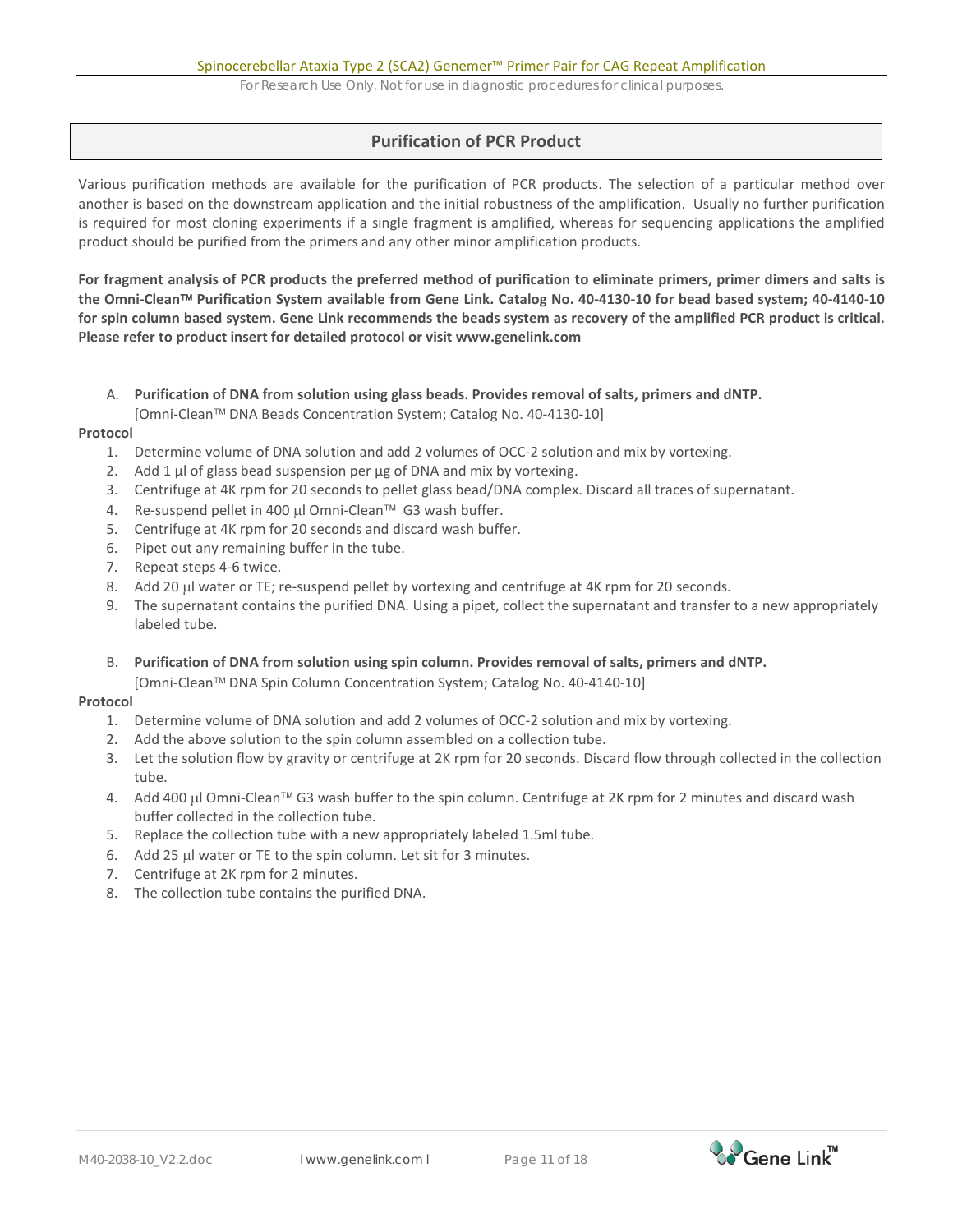# **SCA2 Genotyping** Product Ordering Information

| <b>Product</b>                                                                | <b>Unit Size</b> | <b>Catalog No.</b> |  |
|-------------------------------------------------------------------------------|------------------|--------------------|--|
| SCA2 Genemer <sup>™</sup> Kit for gel based detection.                        | 1 Kit            | 40-2038-11         |  |
| Kit for performing PCR amplification and gel based detection.                 | $[100$ rxns]     |                    |  |
| SCA2 GScan™ Kits for Fam fluorescent detection                                | 1 Kit            |                    |  |
| Kit for performing fluorescent PCR amplification based detection.             | $[100$ rxns]     | 40-2004-15FM       |  |
| SCA2 Genemer <sup>™</sup> Primer pair                                         |                  |                    |  |
| Primers for amplification of CGG triple repeat spanning region.               | 10 nmols         | 40-2038-10         |  |
| The quantity supplied is sufficient for 400 regular 50 $\mu$ L PCR reactions. |                  |                    |  |
| SCA2 22 repeat (19 CAG + 3 CAA) GScan™ & Genemer™ Control DNA                 | 500 ng           | 40-2038-01         |  |

# **Fragile X Genotyping** Product Ordering Information

| <b>Product</b>                                                                | <b>Unit Size</b> | <b>Catalog No.</b> |
|-------------------------------------------------------------------------------|------------------|--------------------|
| Fragile X Genemer <sup>™</sup> Kit for gel based detection.                   | 1 Kit            | 40-2004-11         |
| Kit for performing PCR amplification and gel based detection.                 | $[100$ rxns]     |                    |
| Fragile X GScan™ Kits for fluorescent detection                               | 1 Kit            |                    |
| Kit for performing fluorescent PCR amplification based detection. Various dye | $[100$ rxns $]$  | 40-2004-15XX       |
| kits. XX=FM for 6-Fam; HX for Hex; TT for Tet; C3 for Cy3 and C5 for Cy5.     |                  |                    |
| Fragile X GeneProber™ GLFX1 Probe unlabeled                                   |                  | 40-2004-40         |
| Probe for radioactive labelling and Southern blot analysis                    | 500 ng           |                    |
| Fragile X GeneProber™ GLFX1 Probe Digoxigenin labeled                         |                  | 40-2004-41         |
| Probe for non-radioactive chemiluminescent Southern blot analysis             | $110 \mu L$      |                    |
| Fragile X Genemer <sup>™</sup> Primer pair                                    |                  |                    |
| Primers for amplification of CGG triple repeat spanning region.               | 10 nmols         | 40-2004-10         |
| The quantity supplied is sufficient for 400 regular 50 $\mu$ L PCR reactions. |                  |                    |
| Fragile X PCRProber ™ AP labeled probe                                        |                  |                    |
| Alkaline phosphatase labeled probe                                            | $12 \mu L$       | 40-2004-31         |
| Fragile X PCRProber ™ Kit for chemiluminescent detection                      | 5 blots          |                    |
| Kit for performing PCR amplification and chemiluminescent based detection.    | $[50$ rxns]      | 40-2004-32         |

# **FRAXE/FMR2/AFF2 Genotyping** Product Ordering Information

| <b>Product</b>                                                                                                                           | <b>Unit Size</b>      | <b>Catalog No.</b> |
|------------------------------------------------------------------------------------------------------------------------------------------|-----------------------|--------------------|
| FRAXE/FMR2/AFF2 GeneProber™ AFF2-AJ31Dig1 Probe Digoxigenin labeled<br>Probe for non-radioactive chemiluminescent Southern blot analysis | $110 \mu$ L           | 40-2054-41         |
| FRAXE/FMR2/AFF2 Genemer™ Kit for gel based detection<br>Kit for performing PCR amplification & gel based detection                       | 1 Kit<br>$[100$ rxns] | 40-2054-11         |
| FRAXE/FMR2/AFF2 GScan™ Kits for fluorescent detection<br>Kit for performing fluorescent PCR amplification based detection, Fam labeled   | 1 Kit<br>$[100$ rxns] | 40-2054-15FM       |
| Fragile X ~16 CGG repeat Genemer Control Template DNA                                                                                    | $500$ ng              | 40-2004-01         |
| Fragile X ~29 CGG repeat Genemer Control Template DNA                                                                                    | $500$ ng              | 40-2004-02         |
| Fragile X ~40 CGG repeat Genemer Control Template DNA                                                                                    | $500$ ng              | 40-2004-03         |
| Fragile X ~60 CGG repeat Genemer Control Template DNA                                                                                    | $500$ ng              | 40-2004-04         |
| Fragile X ~90 CGG repeat Genemer Control Template DNA                                                                                    | $500$ ng              | 40-2004-05         |

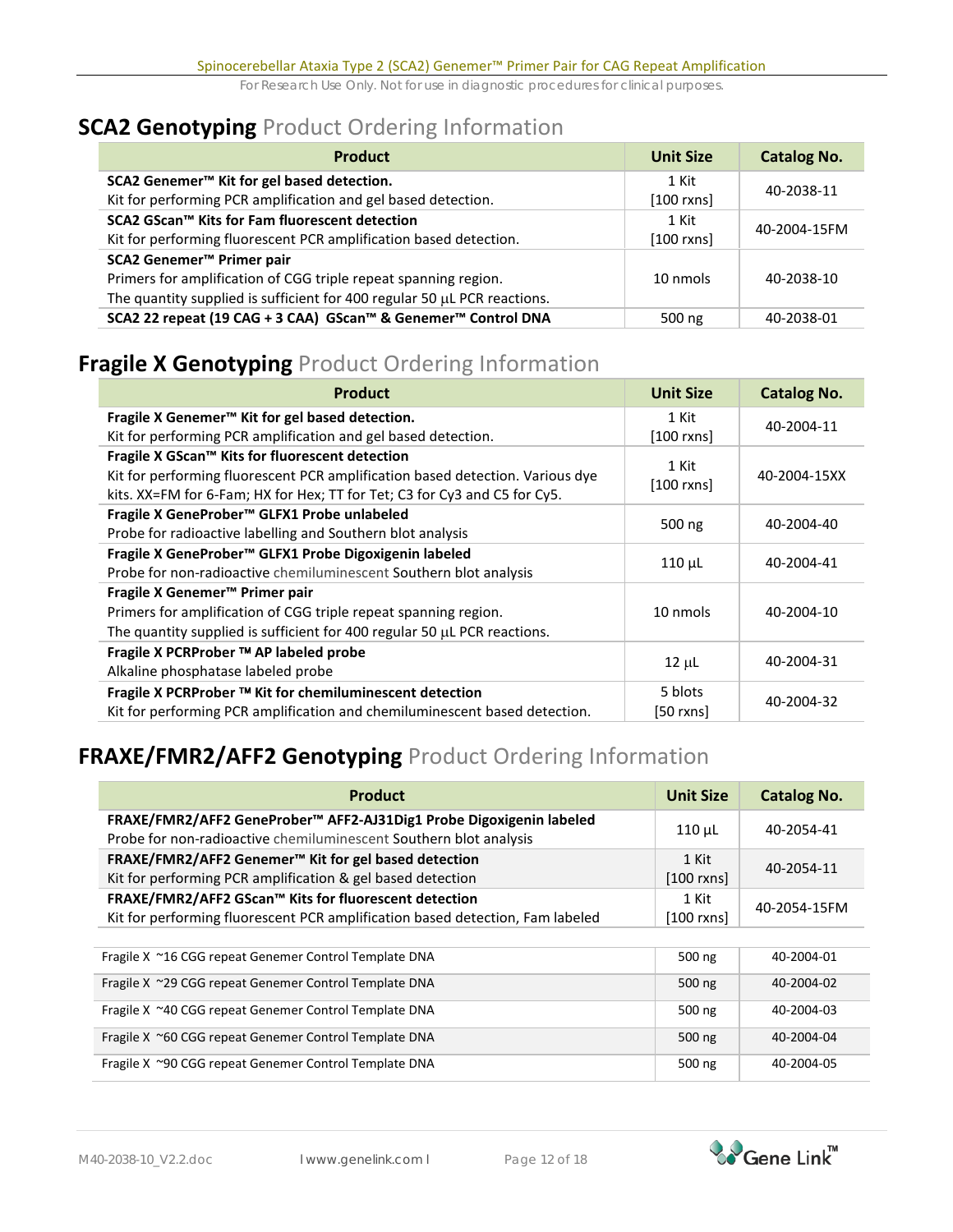Spinocerebellar Ataxia Type 2 (SCA2) Genemer™ Primer Pair for CAG Repeat Amplification

For Research Use Only. Not for use in diagnostic procedures for clinical purposes.



# **Genemer™ Kits Product Ordering Information**

Gene Link's Genemer™ kits contain optimized PCR amplification components for convenient agarose or polyacrylamide genotyping of triple repeat disorders and other genetic disorders. These are safe, convenient and sensitive, and afford rapid screening of samples. Kits are available for reliable genotyping of the Fragile X, Huntington's Disease, Myotonic dystrophy and other triple repeat mutation group disorders. Included in these kits are ready-to-run control samples of various repeats of the specific triple repeat disorder.

The Genemer™ kits are simple and robust for routine triple-repeat detection of greater than 100 repeats of all triple repeat disorders listed.

| <b>Product</b>                                                                       | <b>Unit Size</b> | <b>Catalog No.</b> |
|--------------------------------------------------------------------------------------|------------------|--------------------|
| Fragile X Genemer <sup>™</sup> V2 Kit for gel based detection; 100 reactions kit     | 1 kit            | 40-2004-11         |
| FRAXE/FMR2/AFF2 Genemer ™ Kit for gel based detection; 100 reactions kit             | 1 kit            | 40-2054-11         |
| Huntington's Disease Genemer ™ V2 Kit for gel based detection; 100 reactions kit kit | 1 kit            | 40-2025-11         |
| Myotonic Dystrophy Genemer ™ Kit for for gel based detection; 100 reactions kit      | 1 kit            | 40-2026-11         |
| Friedreich's Ataxia Genemer ™ Kit for gel based detection; 100 reactions kit         | 1 kit            | 40-2027-11         |

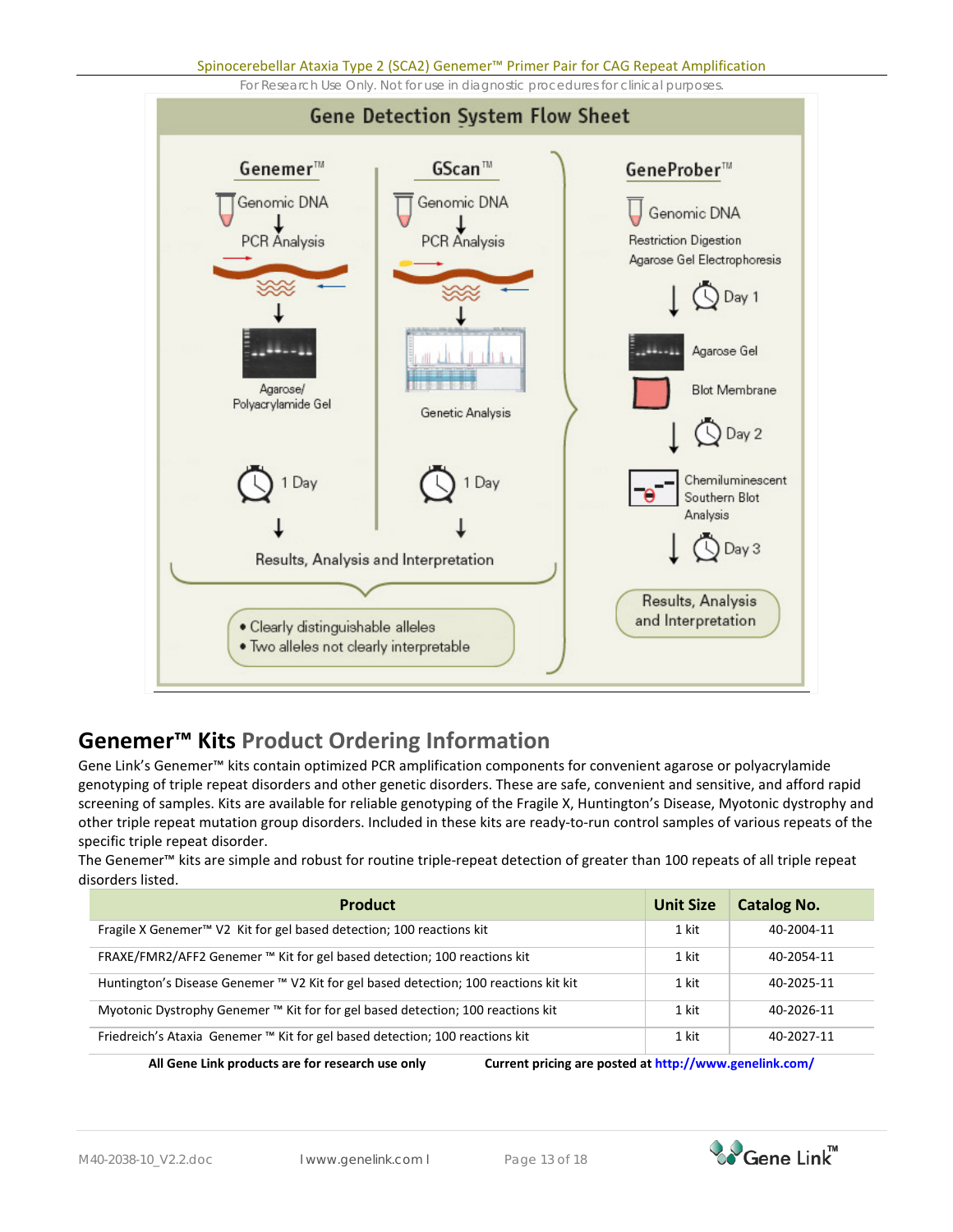# **GeneProber™ Related Product Ordering Information**

The GeneProber™ product line is based on the chemiluminescent Southern blot detection method. Gene Link's non-radioactive detection systems for genotyping of triple repeat disorders are rapid, reliable and as sensitive as the <sup>32</sup>P labeled southern blots. No more decayed probes and radioactive exposure. Kits are available for reliable genotyping of the Fragile X, Huntington's Disease, Myotonic dystrophy and other triple repeat mutation group disorders.

**Unlabeled GeneProber™ probes are also available for radio labeling and radioactive based detection.** Gene Link strongly recommends the use of non-radioactive gene detection systems. Consider switching to Gene Link's product line of nonradioactive detection systems.

| <b>Product</b>                                                                   | Unit Size   | <b>Catalog No.</b> |
|----------------------------------------------------------------------------------|-------------|--------------------|
| Fragile X GeneProber™ GLFX1 Probe unlabeled                                      | 500 ng      | 40-2004-40         |
| Fragile X GeneProber™ GLFXDig1 Probe Digoxigenin labeled                         | $110$ $\mu$ | 40-2004-41         |
| FRAXE/FMR2/AFF2 GeneProber™ AFF2-AJ31Dig1                                        | $110 \mu L$ | 40-2054-41         |
| Huntington's Disease GeneProber™ GLHD14 Probe unlabeled                          | 500 ng      | 40-2025-40         |
| Huntington's Disease GeneProber <sup>™</sup> GLHDDig2X Probe Digoxigenin labeled | $110 \mu L$ | 40-2025-41         |
| Myotonic Dystrophy GeneProber™ GLDM1 Probe unlabeled                             | 500 ng      | 40-2026-40         |
| Myotonic Dystrophy GeneProber™ GLDMDig2 Probe Digoxigenin labeled                | $110 \mu L$ | 40-2026-41         |
| Friedreich's Ataxia GeneProber™ GLFRDA21 Probe unlabeled                         | 500 ng      | 40-2027-40         |
| Friedreich's Ataxia GeneProber™ GLFRDADig21 Probe Digoxigenin labeled            | $110 \mu$ L | 40-2027-41         |

# **GScan™ Kits Product Ordering Information**

Gene Link's GScan™ gene detection products are safe, convenient and sensitive, and afford automated compilation of data. Kits are available for reliable genotyping of the Fragile X, Huntington's Disease, Myotonic dystrophy and other triple repeat mutation group disorders. The kits contain optimized PCR amplification reagents and a wide array of fluorescent-labeled primers for genotyping after PCR using fluorescent genetic analyzer instrument. Included in these kits are ready-to-run control samples of various repeats of the triple repeat disorder kit. These control samples are for calibration with the molecular weight markers for accurate size determination of the amplified fragments.

The GScan™ kits are simple and robust for routine triple-repeat detection of greater than 100 repeats of all triple repeat disorders listed.

| <b>Product</b>                                                                  | <b>Unit Size</b> | <b>Catalog No.</b> |
|---------------------------------------------------------------------------------|------------------|--------------------|
| Fragile X GScan™ V2 Kit for fluorescent detection; 100 reactions kit            | 1 kit            | 40-2004-15XX       |
| Fragile X GScan™ V2 Kit for fluorescent detection; 20 reactions kit             | 1 kit            | 40-2004-15FMS      |
| FRAXE/FMR2/AFF2 GScan™ Kit for fluorescent detection; 100 reactions kit         | 1 kit            | 40-2054-15FM       |
| FRAXE/FMR2/AFF2 GScan™ Kit for fluorescent detection; 20 reactions kit          | 1 kit            | 40-2054-15FMS      |
| Huntington's Disease GScan™ V2 Kit for fluorescent detection; 100 reactions kit | 1 kit            | 40-2025-15XX       |
| Huntington's Disease GScan™ V2 Kit for fluorescent detection; 20 reactions kit  | 1 kit            | 40-2025-15FMS      |
| Myotonic Dystrophy GScan™ Kit for fluorescent detection; 100 reactions kit      | 1 kit            | 40-2026-15XX       |
| Myotonic Dystrophy GScan™ Kit for fluorescent detection; 20 reactions kit       | 1 kit            | 40-2026-15FMS      |
| Friedreich's Ataxia GScan™ Kit for fluorescent detection; 100 reactions kit     | 1 kit            | 40-2027-15XX       |
| Friedreich's Ataxia GScan™ Kit for fluorescent detection; 20 reactions kit      | 1 kit            | 40-2027-15FMS      |

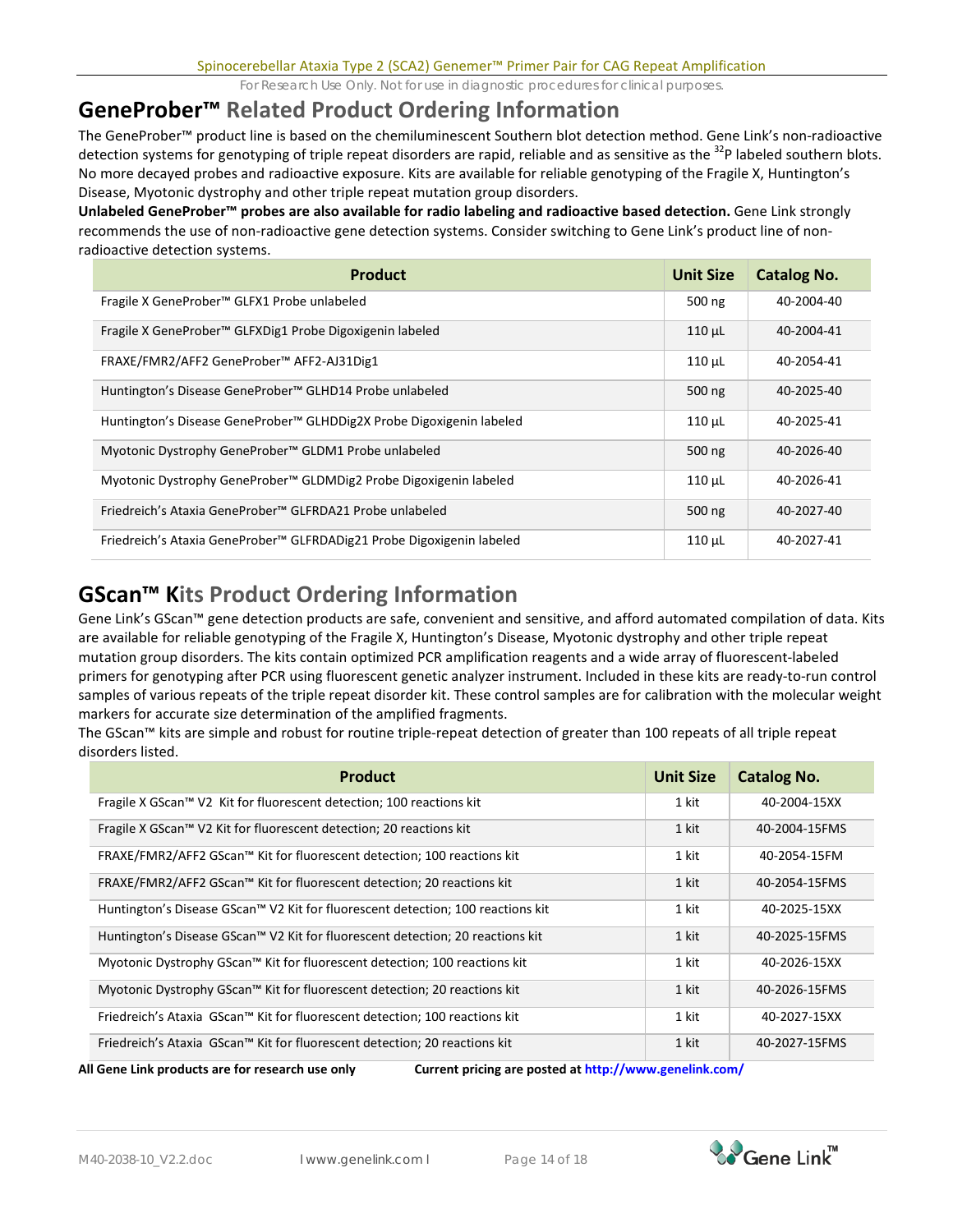## **Southern Blot Buffers& Reagents**

| Product                                                                      | Catalog No. | <b>Unit Size</b> |
|------------------------------------------------------------------------------|-------------|------------------|
| Agarose Tablets, 0.5 gm each; 100 tablets                                    | 40-3011-10  | 100 tablets      |
| Agarose LE Molecular Biology Grade; 100 g                                    | 40-3010-10  | 100 <sub>g</sub> |
| Agarose LE Molecular Biology Grade; 500 g                                    | 40-3010-50  | 500 <sub>g</sub> |
| Hybwash A, Hybridization Wash Solution (20X SSC); 200 mL                     | 40-5020-20  | 200 mL           |
| Hybwash B, Hybridization Wash Solution (10% SDS); 100 mL                     | 40-5021-10  | 100 mL           |
| TAE Buffer; 50 X Concentrate; 100 mL                                         | 40-3007-01  | 100 mL           |
| TAE Buffer; 50 X Concentrate; 1 L                                            | 40-3007-10  | 1 <sub>L</sub>   |
| TBE Buffer; 5 X Concentrate; 1 L                                             | 40-3008-10  | 1 <sub>L</sub>   |
| Buffer M 10X (Maleic Acid buffer); 100 mL                                    | 40-5025-10  | 100 mL           |
| 10% Blocking solution; 100 mL                                                | 40-5026-10  | 100 mL           |
| Loading Buffer 2X BPB/XC Denaturing for Sequencing; 1 mL                     | 40-5027-10  | 1 <sub>mL</sub>  |
| 10x AP Detection buffer (alkaline phosphatase detection buffer); 100 mL      | 40-5031-10  | 100 mL           |
| Lumisol™ I Hybridization Solution; contains formamide; 200 mL                | 40-5022-20  | 200 mL           |
| Lumisol™ II Hybridization Solution; for non-toxic hybridizations; 200 mL     | 40-5023-20  | 200 mL           |
| Lumisol™ III Hybridization Solution; for oligo probes; 200 mL                | 40-5024-20  | 200 mL           |
| CDP-Star <sup>®</sup> Substrate; Ready-to-Use 0.25 mM in spray bottle; 10 mL | 40-5010-10  | $10 \mathrm{m}$  |

| Loading Buffers                                                                   |             |         |
|-----------------------------------------------------------------------------------|-------------|---------|
| Product                                                                           | Catalog No. | Size    |
| Gel Loading Buffer 5X BPB/XC non-denaturing; 1 mL                                 | 40-3002-10  | 1 mL    |
| Gel Loading Buffer 5X BPB/XC non-denaturing; 15 mL                                | 40-3002-15  | $15$ mL |
| Gel Loading Buffer 10X BPB/XC non-denaturing; 1 mL                                | 40-3003-10  | 1 mL    |
| Gel Loading Buffer 10X BPB/XC non-denaturing; 15 mL                               | 40-3003-15  | 15 mL   |
| Gel Loading Buffer 5X Orange G/XC non-denaturing; 1 mL                            | 40-3004-10  | 1 mL    |
| Gel Loading Buffer 5X Orange G/XC non-denaturing; 15 mL                           | 40-3004-15  | 15 mL   |
| Gel Loading Buffer 2X BPB/XC Denaturing for Sequencing; 1 mL                      | 40-5027-10  | 1 mL    |
| Gel Loading Buffer 2X BPB/XC Denaturing for Sequencing; 15 mL                     | 40-5027-15  | 15 mL   |
| DNA SDS Gel Loading Buffer 5X BPB/XC DNA binding protein denaturing buffer ; 1 mL | 40-5028-10  | 1 mL    |
| DNA SDS Gel Loading Buffer 5X BPB/XC DNA binding protein denaturing buffer; 15 mL | 40-5028-15  | 15 mL   |
| RNA Gel Loading Buffer 2X BPB/XC with ethidium bromide; 1 mL                      | 40-5029-10  | 1 mL    |
| RNA Gel Loading Buffer 2X BPB/XC with ethidium bromide; 15 mL                     | 40-5029-15  | $15$ mL |
| RNA Gel Loading Buffer 2X BPB/XC without ethidium bromide; 1 mL                   | 40-5030-10  | 1 mL    |
| RNA Gel Loading Buffer 2X BPB/XC without ethidium bromide; 15 mL                  | 40-5030-15  | 15 mL   |

| Omni-Marker™                                                                                                                                                                                                                       |             |                 |
|------------------------------------------------------------------------------------------------------------------------------------------------------------------------------------------------------------------------------------|-------------|-----------------|
| Product                                                                                                                                                                                                                            | Catalog No. | Size*           |
| Omni-Marker <sup>™</sup> Universal unlabeled; 1 mL                                                                                                                                                                                 | 40-3005-10  | 1 <sub>mL</sub> |
| Omni- Marker <sup>™</sup> Low unlabeled; 1 mL                                                                                                                                                                                      | 40-3006-10  | 1 <sub>mL</sub> |
| Omni-Marker™ GScan™-2 Tamra labeled 50 bp - 600 bp; 500 µL                                                                                                                                                                         | 40-3062-05  | $500 \mu L$     |
| $\lambda$ . The contract of the contract of the contract of the contract of the contract of the contract of the contract of the contract of the contract of the contract of the contract of the contract of the contract of the co |             |                 |

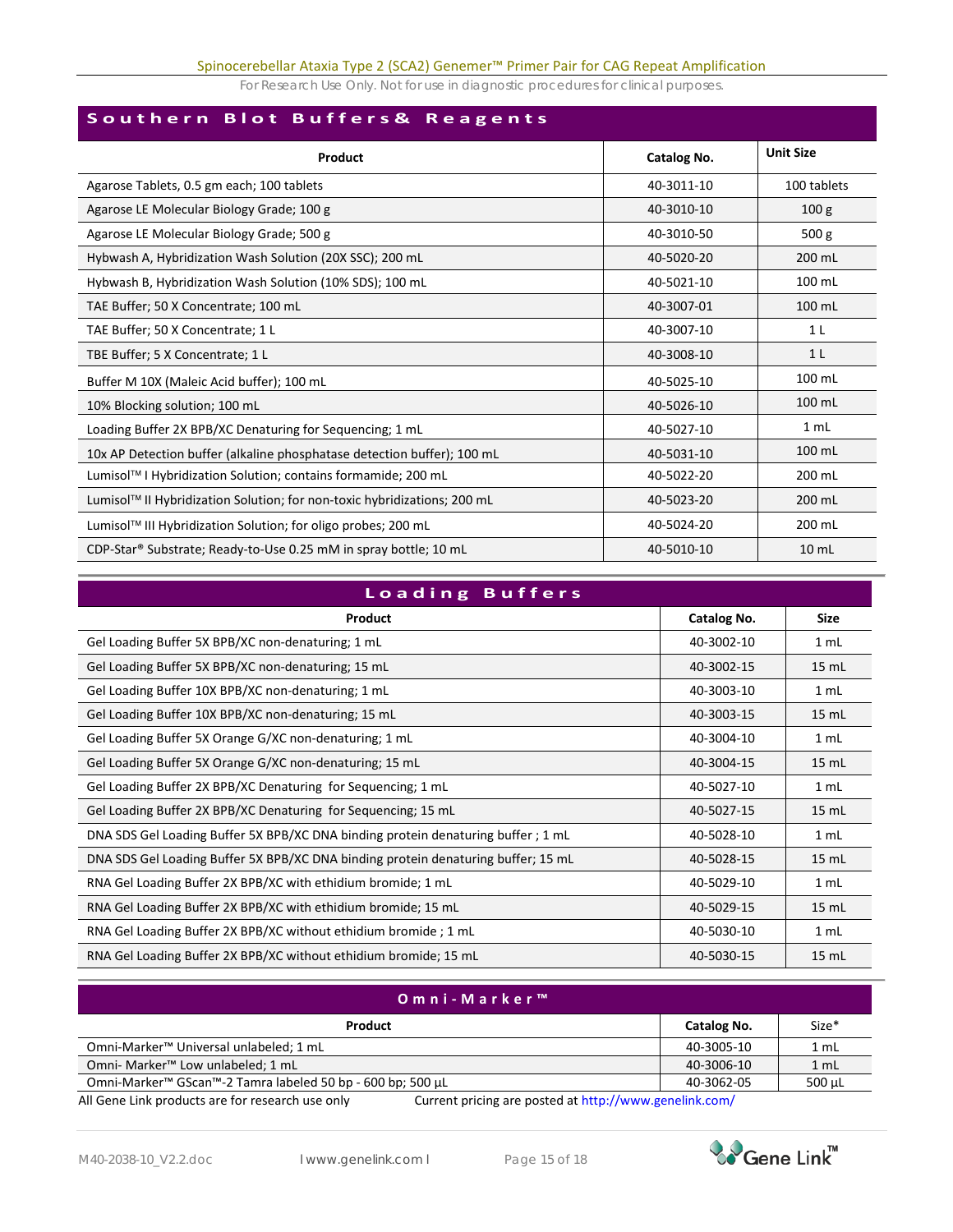# Related Products Ordering Information

| Omni-Pure <sup>™</sup> DNA & RNA Purification Systems                                                                      |                    |                                   |
|----------------------------------------------------------------------------------------------------------------------------|--------------------|-----------------------------------|
| Product                                                                                                                    | <b>Catalog No.</b> | <b>Unit Size*</b> (Purifications) |
| Omni-Pure™ Blood DNA Purification System                                                                                   | 40-4010-01         | 100                               |
| Omni-Pure™ Blood DNA Purification System                                                                                   | 40-4010-05         | 500                               |
| Omni-Pure™ Blood DNA Purification System                                                                                   | 40-4010-10         | 1000                              |
| Omni-Pure™ Tissue DNA Purification System                                                                                  | 40-4050-01         | 100                               |
| Omni-Pure™ Tissue DNA Purification System                                                                                  | 40-4050-05         | 500                               |
| Omni-Pure™ Tissue DNA Purification System                                                                                  | 40-4050-10         | 1000                              |
| Omni-Pure™ Plant DNA Purification System                                                                                   | 40-4060-01         | 100                               |
| Omni-Pure™ Plant DNA Purification System                                                                                   | 40-4060-05         | 500                               |
| Omni-Pure™ Plant DNA Purification System                                                                                   | 40-4060-10         | 1000                              |
| Omni-Pure™ Viral DNA Purification System                                                                                   | 40-3720-01         | 100                               |
| Omni-Pure™ Viral DNA Purification System                                                                                   | 40-3720-05         | 500                               |
| Omni-Pure™ Microbial DNA Purification System                                                                               | 40-3700-01         | 100                               |
| Omni-Pure™ Microbial DNA Purification System                                                                               | 40-3700-05         | 500                               |
| Omni-Pure™ Viral RNA Purification System                                                                                   | 40-3650-01         | 100                               |
| Omni-Pure™ Viral RNA Purification System                                                                                   | 40-3650-05         | 500                               |
| Sample volume for each purification system varies. Each purification vields sufficient quantity for desired applications * |                    |                                   |

\*Sample volume for each purification system varies. Each purification yields sufficient quantity for desired applications.

| Omni-Clean™ Gel DNA Purification and Concentration Systems                                                                 |             |                           |
|----------------------------------------------------------------------------------------------------------------------------|-------------|---------------------------|
| Product                                                                                                                    | Catalog No. | Unit Size*(Purifications) |
| Omni-Clean™ Gel DNA Beads Purification System                                                                              | 40-4110-10  | 100                       |
| Omni-Clean™ Gel DNA Beads Purification System                                                                              | 40-4110-50  | 500                       |
| Omni-Clean™ Gel DNA Spin Column Purification System                                                                        | 40-4120-10  | 100                       |
| Omni-Clean™ Gel DNA Spin Column Purification System                                                                        | 40-4120-50  | 500                       |
| Omni-Clean™ DNA Beads Concentration System                                                                                 | 40-4130-10  | 100                       |
| Omni-Clean™ DNA Beads Concentration System                                                                                 | 40-4130-50  | 500                       |
| Omni-Clean™ DNA Spin Column Concentration System                                                                           | 40-4140-10  | 100                       |
| Omni-Clean™ DNA Spin Column Concentration System                                                                           | 40-4140-50  | 500                       |
| . Cample volume for each nurification system varies. Each nurification vields sufficient quantity for desired applications |             |                           |

tion system varies. Each purification yie

| Omni-Pure <sup>™</sup> Plasmid DNA Purification Systems                                                                    |             |                           |
|----------------------------------------------------------------------------------------------------------------------------|-------------|---------------------------|
| Product                                                                                                                    | Catalog No. | Unit Size*(Purifications) |
| Omni-Pure™ Plasmid DNA Purification System                                                                                 | 40-4020-01  | 100                       |
| Omni-Pure™ Plasmid DNA Purification System                                                                                 | 40-4020-05  | 500                       |
| . Sample volume for each nurification system varies. Each nurification vields sufficient quantity for desired applications |             |                           |

Sample volume for each purification system varies. Each purification yields sufficient quantity for desired applications.

All Gene Link products are for research use only Current pricing are posted at<http://www.genelink.com/>

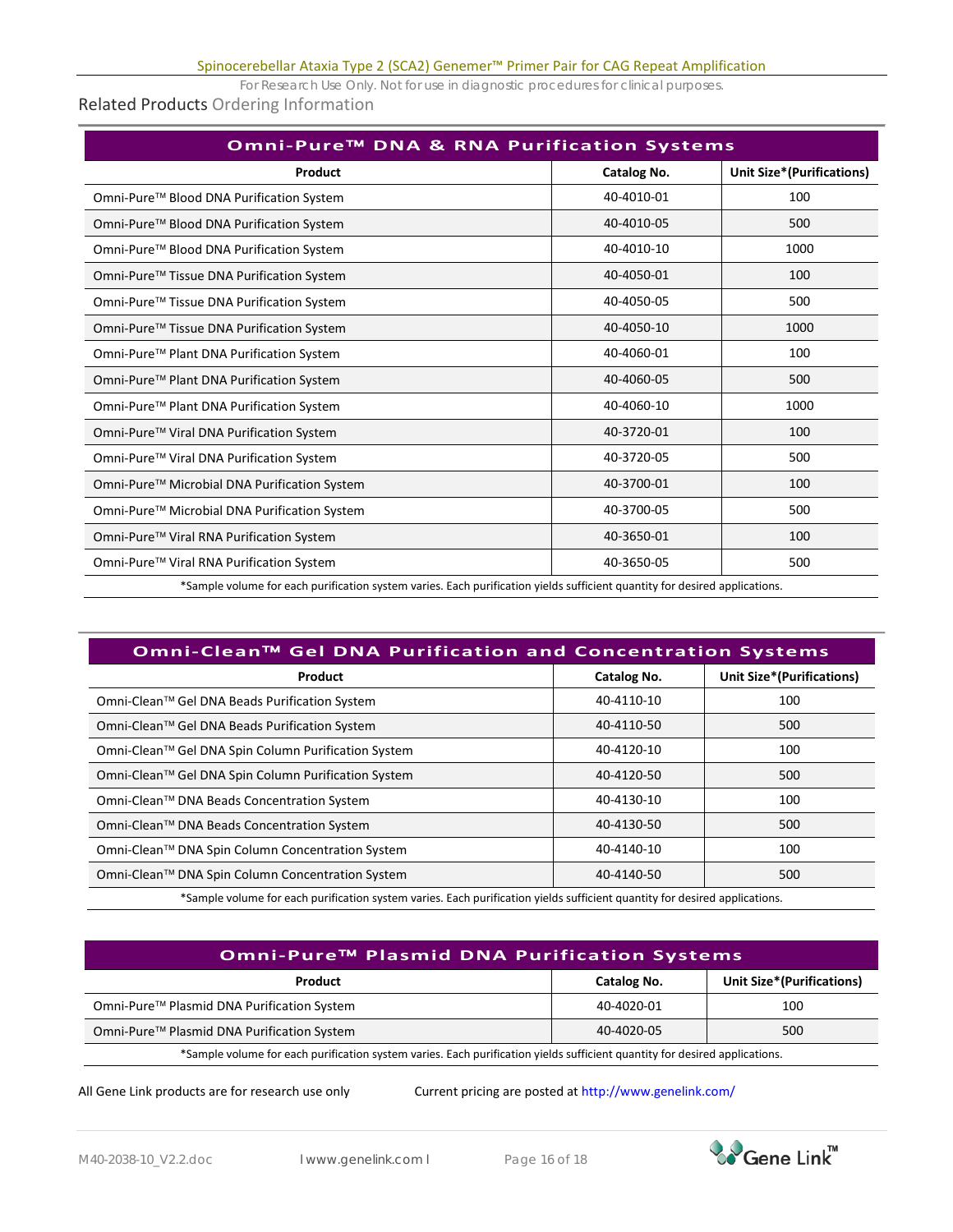|        | Spinocerebellar Ataxia Type 2 (SCA2) Genemer <sup>™</sup> Primer Pair for CAG Repeat Amplification |
|--------|----------------------------------------------------------------------------------------------------|
|        | For Research Use Only. Not for use in diagnostic procedures for clinical purposes.                 |
| Notes: |                                                                                                    |
|        |                                                                                                    |
|        |                                                                                                    |
|        |                                                                                                    |
|        |                                                                                                    |
|        |                                                                                                    |
|        |                                                                                                    |
|        |                                                                                                    |
|        |                                                                                                    |
|        |                                                                                                    |
|        |                                                                                                    |
|        |                                                                                                    |
|        |                                                                                                    |
|        |                                                                                                    |
|        |                                                                                                    |
|        |                                                                                                    |
|        |                                                                                                    |
|        |                                                                                                    |
|        |                                                                                                    |
|        |                                                                                                    |
|        |                                                                                                    |
|        |                                                                                                    |
|        |                                                                                                    |
|        |                                                                                                    |
|        |                                                                                                    |
|        |                                                                                                    |
|        |                                                                                                    |
|        |                                                                                                    |
|        |                                                                                                    |
|        |                                                                                                    |
|        |                                                                                                    |
|        |                                                                                                    |
|        |                                                                                                    |
|        |                                                                                                    |
|        |                                                                                                    |
|        |                                                                                                    |
|        |                                                                                                    |
|        |                                                                                                    |
|        |                                                                                                    |
|        |                                                                                                    |
|        |                                                                                                    |
|        |                                                                                                    |
|        |                                                                                                    |
|        |                                                                                                    |
|        |                                                                                                    |
|        |                                                                                                    |
|        |                                                                                                    |
|        |                                                                                                    |
|        |                                                                                                    |
|        |                                                                                                    |
|        |                                                                                                    |
|        |                                                                                                    |
|        |                                                                                                    |
|        |                                                                                                    |
|        |                                                                                                    |
|        |                                                                                                    |
|        |                                                                                                    |
|        |                                                                                                    |
|        |                                                                                                    |
|        |                                                                                                    |
|        |                                                                                                    |